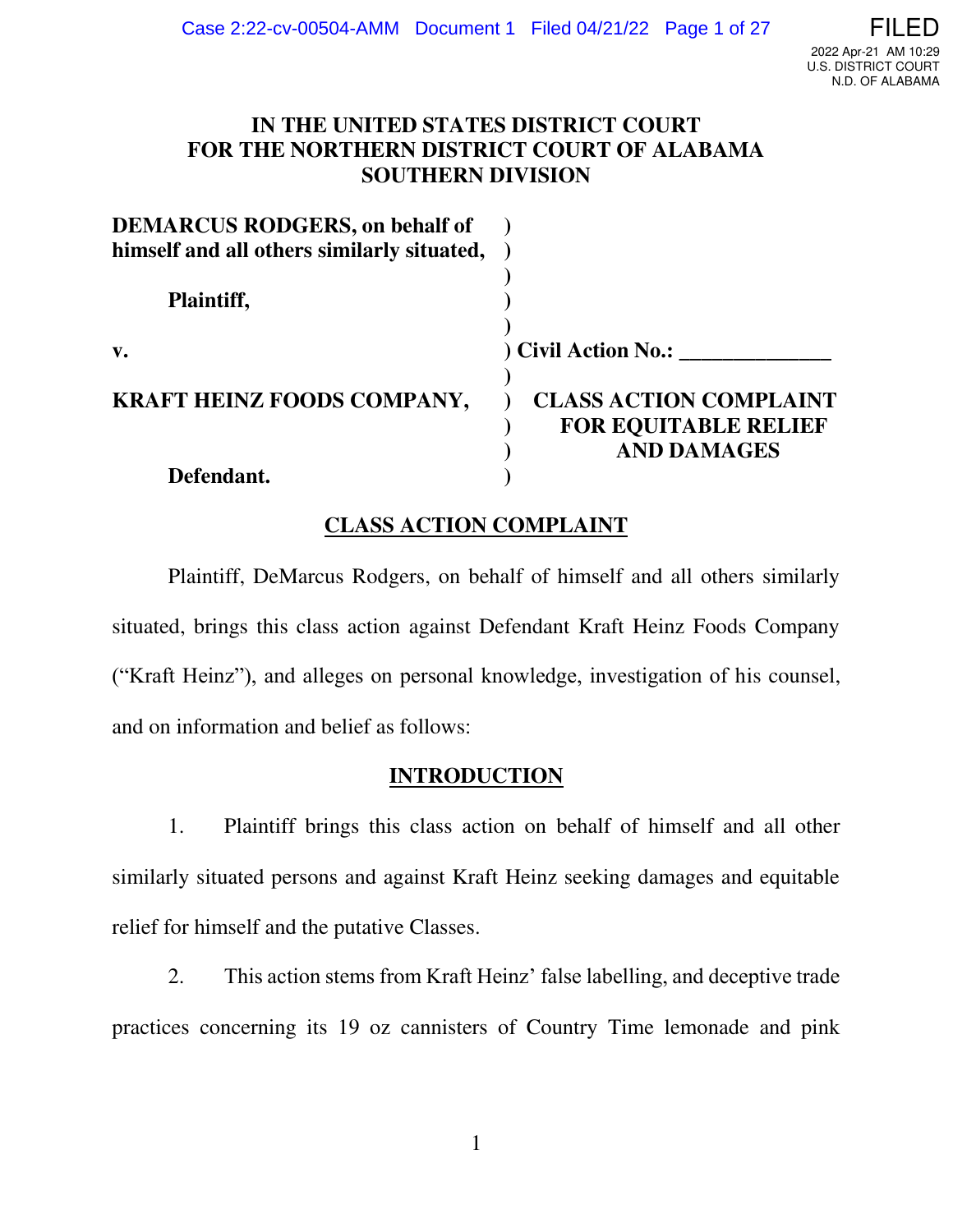### Case 2:22-cv-00504-AMM Document 1 Filed 04/21/22 Page 2 of 27

lemonade powder drink mixes, which purport to make eight (8) quarts of lemonade per cannister. This labelling is false and misleading.

3. Plaintiff's claims are for violation of the Magnuson-Moss Warranty Act, Breach of Express Warranty, Breach of Implied Warranty, and violation of the Alabama Deceptive Trade Practices Act.

### **PARTIES**

4. Plaintiff DeMarcus Rodgers is a resident citizen of Bessemer, Alabama.

5. Defendant Kraft Heinz is a citizen of Pennsylvania and Illinois as it is incorporated in the State of Pennsylvania with its principal place of business in Chicago, Illinois.

6. Kraft Heinz may be served with process through its registered agent, C T Corporation System, at 2 North Jackson Street Suite 605 Montgomery, Alabama 36104.

### **JURISDICTION AND VENUE**

7. This Court has jurisdiction over this action pursuant to 28 U.S.C. § 1332(d) because there are more than 100 Class members, the aggregate amount in controversy exceeds \$5,000,000.00, exclusive of interest, fees, and costs, and at least one class member, Plaintiff, is a citizen of a state different from Defendant.

8. This Court has personal jurisdiction over Defendant as many of the acts and omissions giving rise to this action occurred in the State of Alabama, including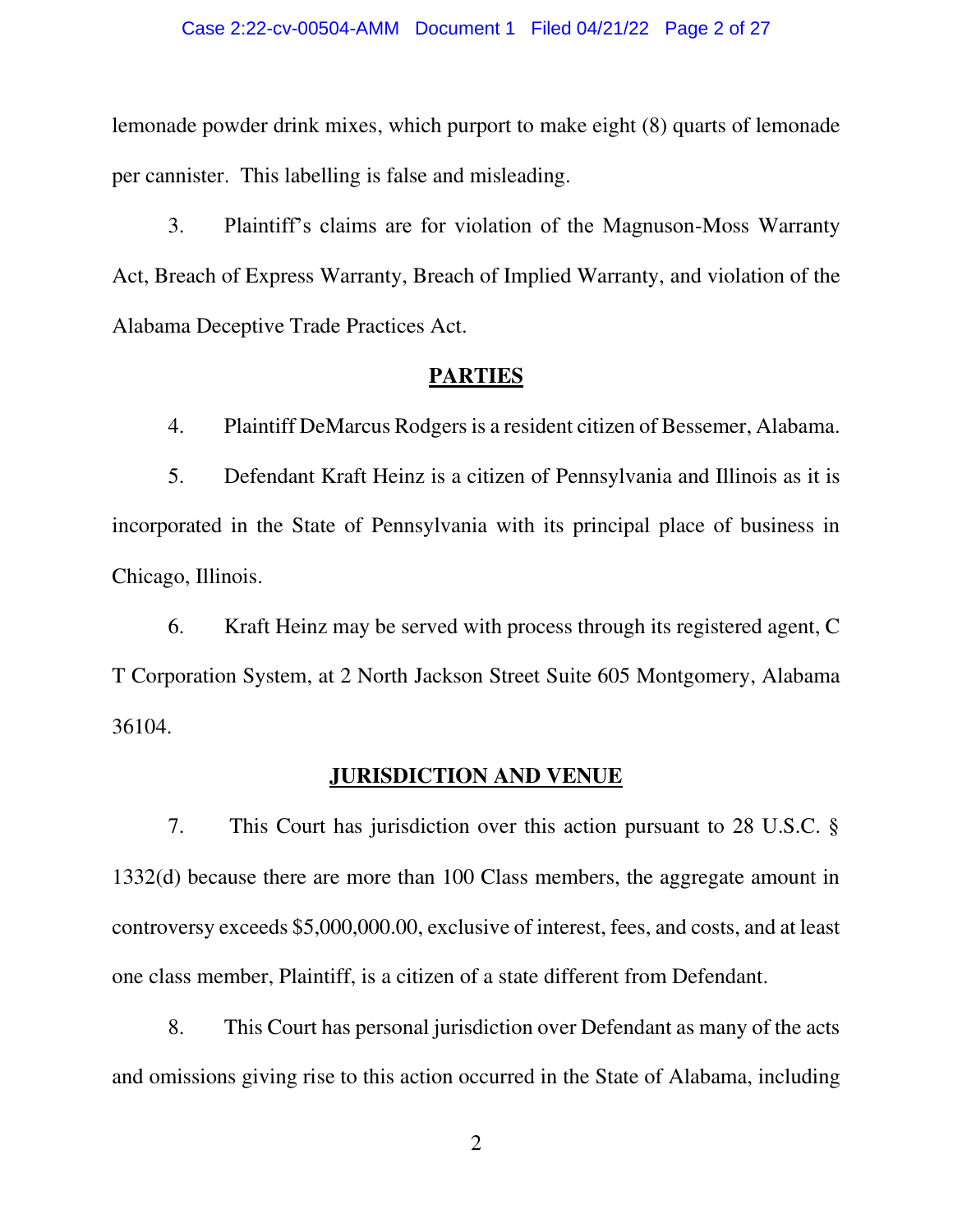### Case 2:22-cv-00504-AMM Document 1 Filed 04/21/22 Page 3 of 27

purchases of the 19 oz cannisters of Country Time lemonade and pink lemonade powder drink mixes by Plaintiff and other putative Class Members. Defendant has sufficient minimum contacts with the State of Alabama and intentionally availed itself, and continues to avail itself, of the jurisdiction of this Court through its business ventures; specifically, the promotion, sale, marketing, and distribution of their products, including the 19 oz cannisters of Country Time lemonade and pink lemonade powder drink mixes, in this State through its multiple distributors located in this State.

9. Venue is proper in this District pursuant to 28 U.S.C. § 1391 because a substantial part of the events or omissions giving rise to Plaintiff's claims occurred in this District as Defendant does business throughout this District, including promoting, selling, marketing, and distributing the 19 oz cannisters of Country Time lemonade and pink lemonade powder drink mixes at issue, and the named Plaintiff purchased 19 oz cannisters of Country Time lemonade and pink lemonade powder drink mixes in this District.

## **GENERAL FACTUAL ALLEGATIONS COMMON TO ALL CLASS MEMBERS**

## **A. Kraft Heinz' Labelling of the 19 oz Cannisters of Country Time Lemonade and Pink Lemonade Powder Drink Mixes**

10. Kraft Heinz advertises, markets, distributes, and sells its 19 oz cannisters of Country Time lemonade and pink lemonade powder drink mixes in its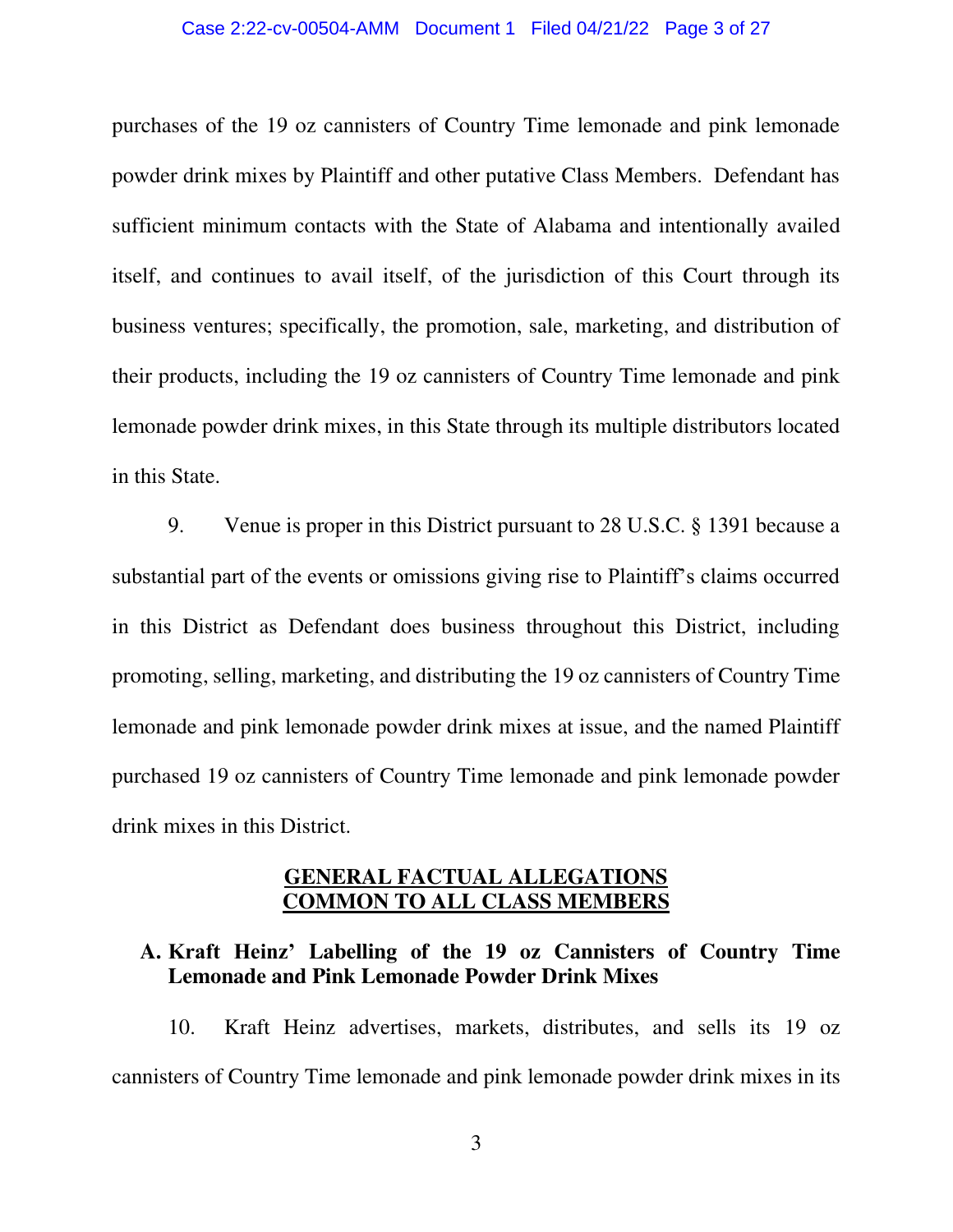### Case 2:22-cv-00504-AMM Document 1 Filed 04/21/22 Page 4 of 27

distributors' stores, in Alabama and throughout the country, and through online vendors who also sell and deliver to Alabama and throughout the country.

11. The 19 oz cannisters of Country Time lemonade and pink lemonade powder drink mixes' labels state that it makes eight quarts of lemonade. The cannister lid is used as a measuring cup, with one line for measuring one quart, and another line for measuring two quarts. The cannister, while purporting to make eight quarts of Country Time lemonade and pink lemonade, only contains enough powder drink mix to make six quarts of Country Time lemonade and pink lemonade.

12. The powder drink mixes come in a variety of flavors including, but not limited to, lemonade and pink lemonade.

13. The label details instructions on measuring the powder drink mix as follows:

Measure COUNTRY TIME MIX into cap just to line, or use 2 tablespoons of MIX for single serving. Add more or less to taste. Pour into drinking glass, or plastic or glass pitcher. Add cold water and ice; stir to dissolve. Do not store in metal container.

(capitalization in original).

14. Kraft Heinz' statements prominently displayed on the label are untrue, misleading, and likely to deceive reasonable consumers such as Plaintiff, because the cannisters do not contain enough powder drink mix to make eight quarts of lemonade or pink lemonade using the mix line in the cap.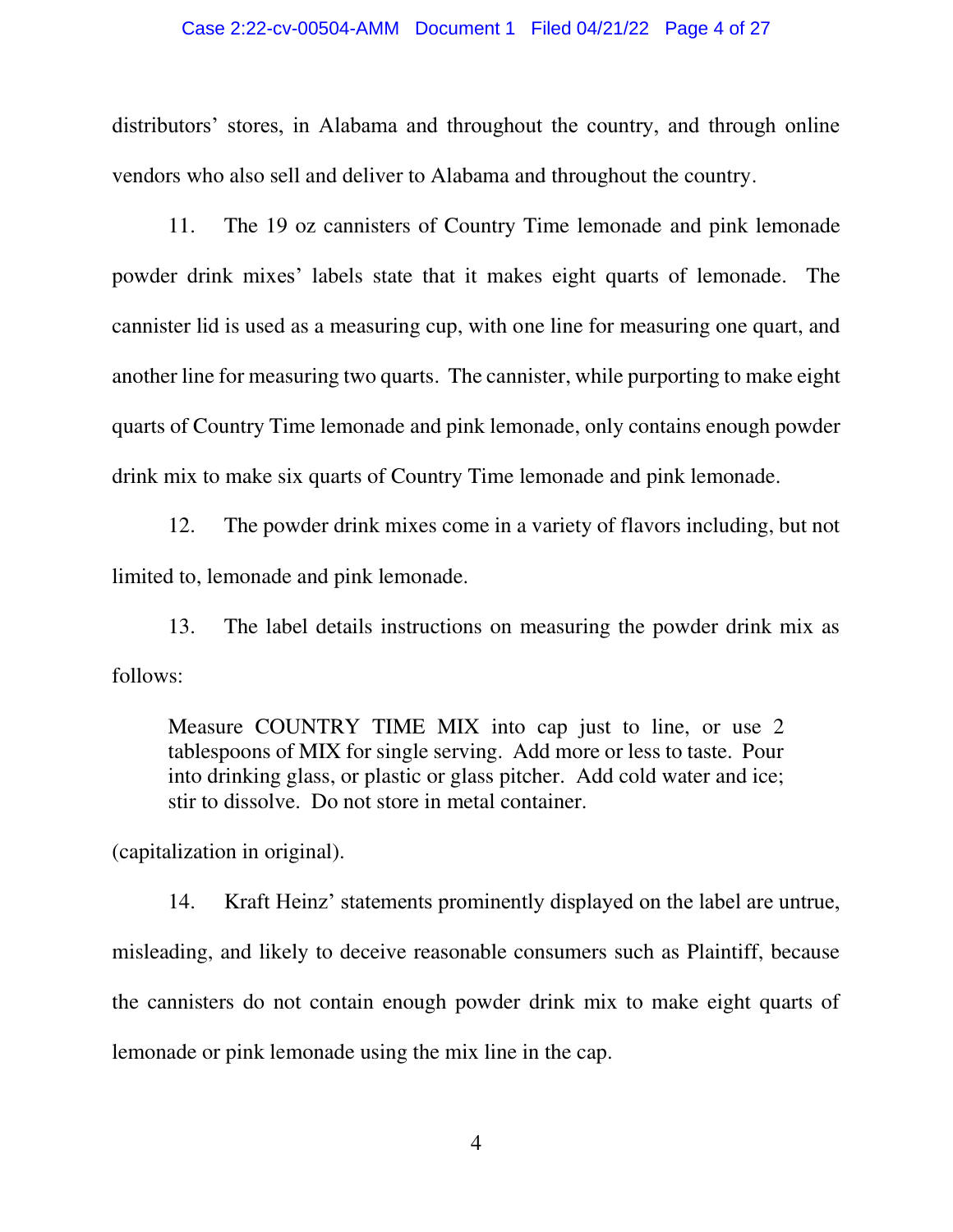15. Kraft Heinz' labelling of the 19 oz cannisters of Country Time lemonade and pink lemonade powder drink mixes is uniform throughout the United States.

16. Kraft Heinz' misrepresentations and omissions are misleading, likely to deceive, and do deceive reasonable consumers because the 19 oz cannisters of Country Time lemonade and pink lemonade powder drink mixes do not contain enough powder drink mix to make eight quarts as labelled.

# **B. Kraft Heinz Deceptively Markets and Labels the 19 oz Cannisters of Country Time Lemonade and Pink Lemonade Powder Drink Mixes to Induce Consumers to Purchase the Powder Drink Mixes**

17. Representations that a product "makes 8 quarts" is material to a reasonable consumer.

18. Kraft Heinz labels its 19 oz cannisters of Country Time lemonade and pink lemonade powder drink mixes with these promises to increase the sales of its products. Kraft Heinz is aware that the claims are material to consumers.

19. Despite knowing that the 19 oz cannisters of Country Time lemonade and pink lemonade powder drink mixes do not contain enough powder drink mix to make eight quarts, Kraft Heinz has engaged in a widespread marketing campaign to portray that the 19 oz cannisters of Country Time lemonade and pink lemonade powder drink mixes make eight quarts. This is not true.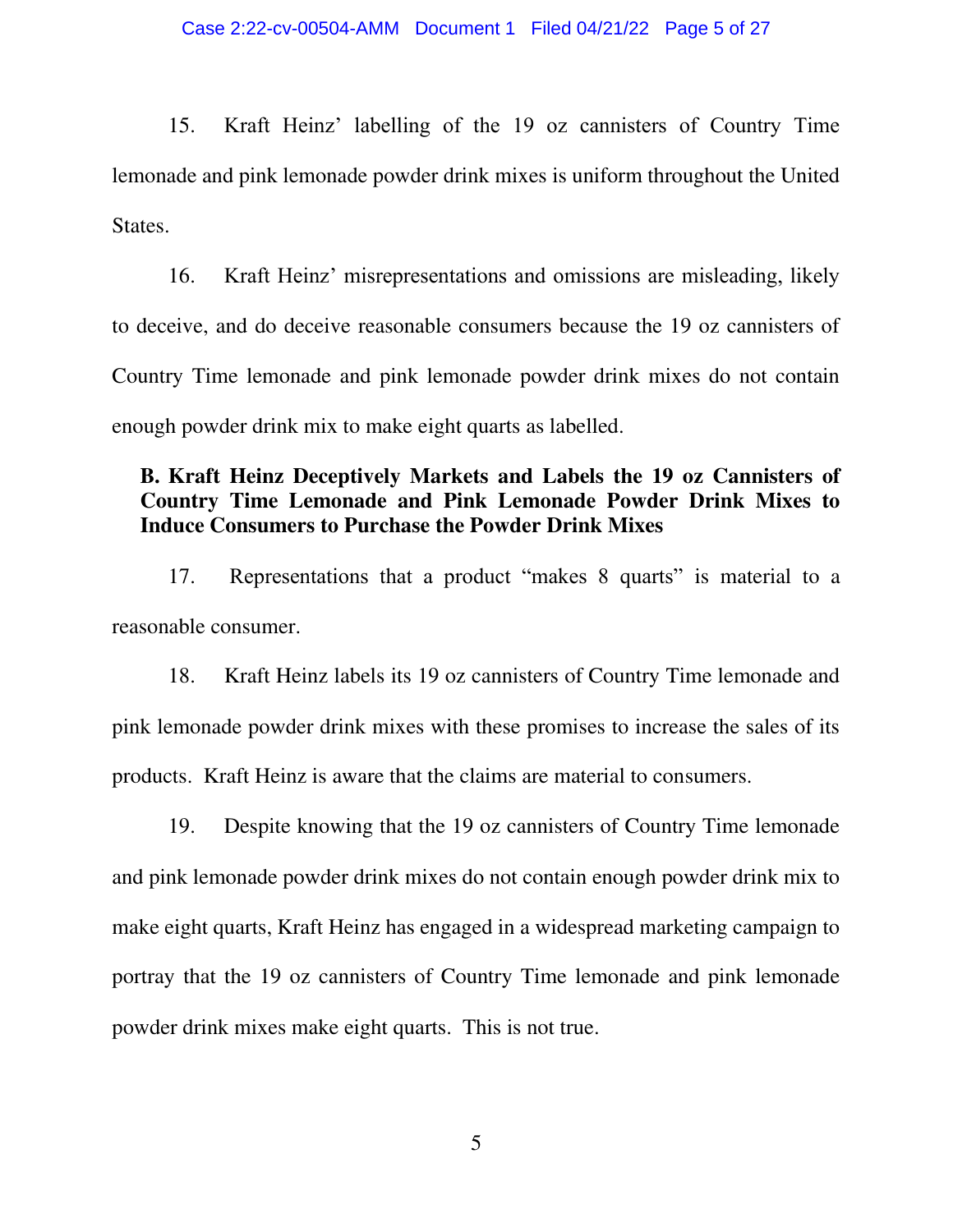### Case 2:22-cv-00504-AMM Document 1 Filed 04/21/22 Page 6 of 27

20. Because it is not feasible for a reasonable consumer to physically examine or test the contents of a food product prior to sale, consumers must and do rely on representations and product appearance to determine which food product to buy among comparable alternatives.

21. Products that are entirely enclosed in packaging, such as Kraft Heinz' 19 oz cannisters of Country Time lemonade and pink lemonade powder drink mixes, require the consumer to rely entirely on representations about the product.

22. Here, Plaintiff and the other Class members reasonably relied to their detriment on Kraft Heinz' deceptive representations and omissions.

23. Kraft Heinz made the deceptive representations and omissions on the 19 oz cannisters of Country Time lemonade and pink lemonade powder drink mixes with the intent to induce Plaintiff and the other Class members to purchase the 19 oz cannisters of Country Time lemonade and pink lemonade powder drink mixes.

24. Kraft Heinz' false, misleading, and deceptive representations and omissions are likely to continue to deceive and mislead the other Class members.

25. Had Kraft Heinz not made false, misleading, and deceptive misrepresentations and omissions, Plaintiff and the other Class members would not have been economically injured.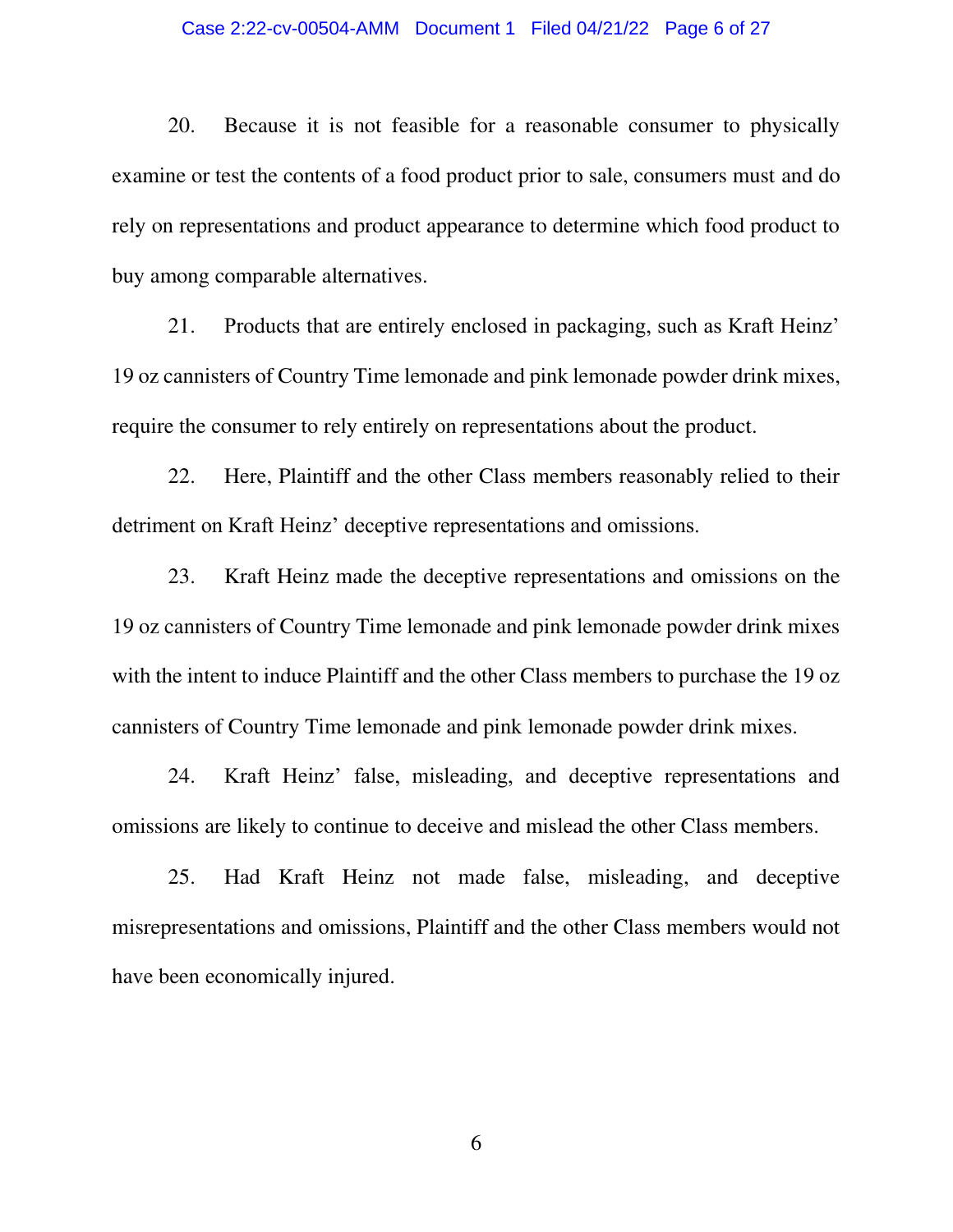### **PLAINTIFF'S SPECIFIC FACTUAL ALLEGATIONS**

26. Plaintiff DeMarcus Rodgers purchased Kraft Heinz' 19 oz cannisters of Country Time powder drink mixes during the Class Period (defined below), including but not limited to the lemonade and pink lemonade flavors.

27. Plaintiff purchased these cannisters from Walmart and the Tarrant Food Outlet in Jefferson County, Alabama.

28. Plaintiff bought these 19 oz cannisters of Country Time lemonade and pink lemonade powder drink mixes for his personal use at home to drink.

29. Plaintiff began noticing that the lemonade and pink lemonade tasted diluted.

30. Plaintiff further noticed that when measuring the powder drink mix, he was only able to measure six quarts worth of powder drink mix instead of the usual eight quarts worth of powder drink mix per cannister.

31. Plaintiff would not have purchased the 19 oz cannisters of Country Time lemonade and pink lemonade powder drink mixes had he known that they did not contain enough powder drink mix to make eight quarts of drink as stated on the label.

32. Plaintiff has had to purchase additional 19 oz cannisters of Country Time lemonade and pink lemonade powder drink mixes to make up for the lost volume of powder to make lemonade and pink lemonade to drink.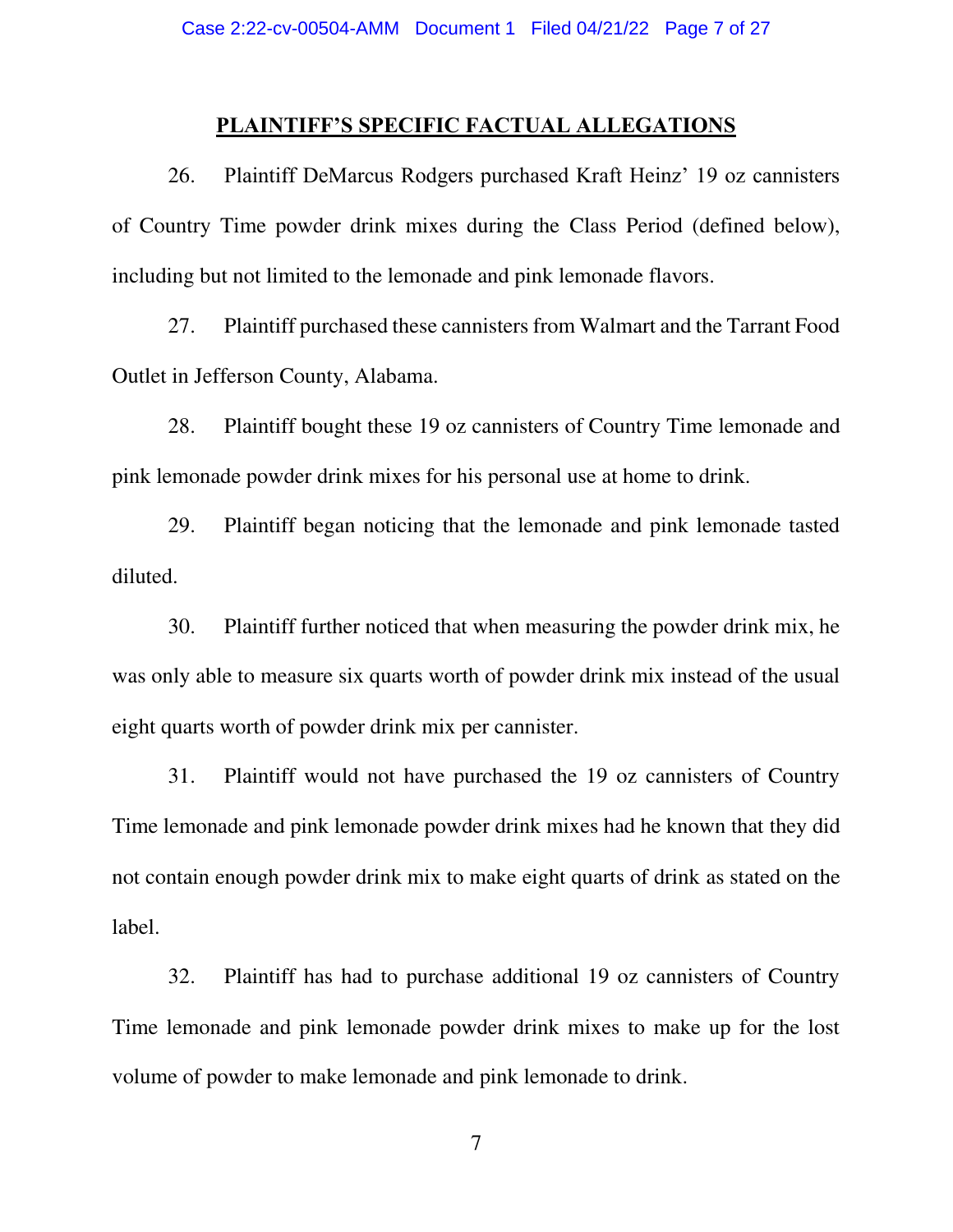### Case 2:22-cv-00504-AMM Document 1 Filed 04/21/22 Page 8 of 27

33. Kraft Heinz' misrepresentations were material to Plaintiff's purchase decision because Plaintiff, acting as a reasonable consumer, cares about whether the 19 oz cannisters of Country Time lemonade and pink lemonade powder drink mixes contain the amount of powder drink mix they purport to contain, and thus attaches importance to the statement "makes 8 quarts" when making a decision to purchase the 19 oz cannisters of Country Time lemonade and pink lemonade powder drink mixes.

34. As a result of Kraft Heinz' misrepresentations, Plaintiff brings this class action to secure, among other things, equitable relief, declaratory judgment, restitution and alternative damages, for a Class of similarly situated United States purchasers, against Kraft Heinz.

35. Plaintiff seeks damages individually and on behalf of the Class.

### **CLASS ACTION ALLEGATIONS**

36. Plaintiff brings this action on his own behalf, and on behalf of the following Nationwide Class and Alabama Subclass pursuant to FED.R.CIV. P. 23(a),  $23(b)(2)$ , and/or  $23(b)(3)$ . Specifically, the Class is defined as:

> a. All persons in the United States who, within the relevant and applicable statute of limitations period, purchased a 19 oz cannister of Country Time lemonade and/or pink lemonade powder drink mix.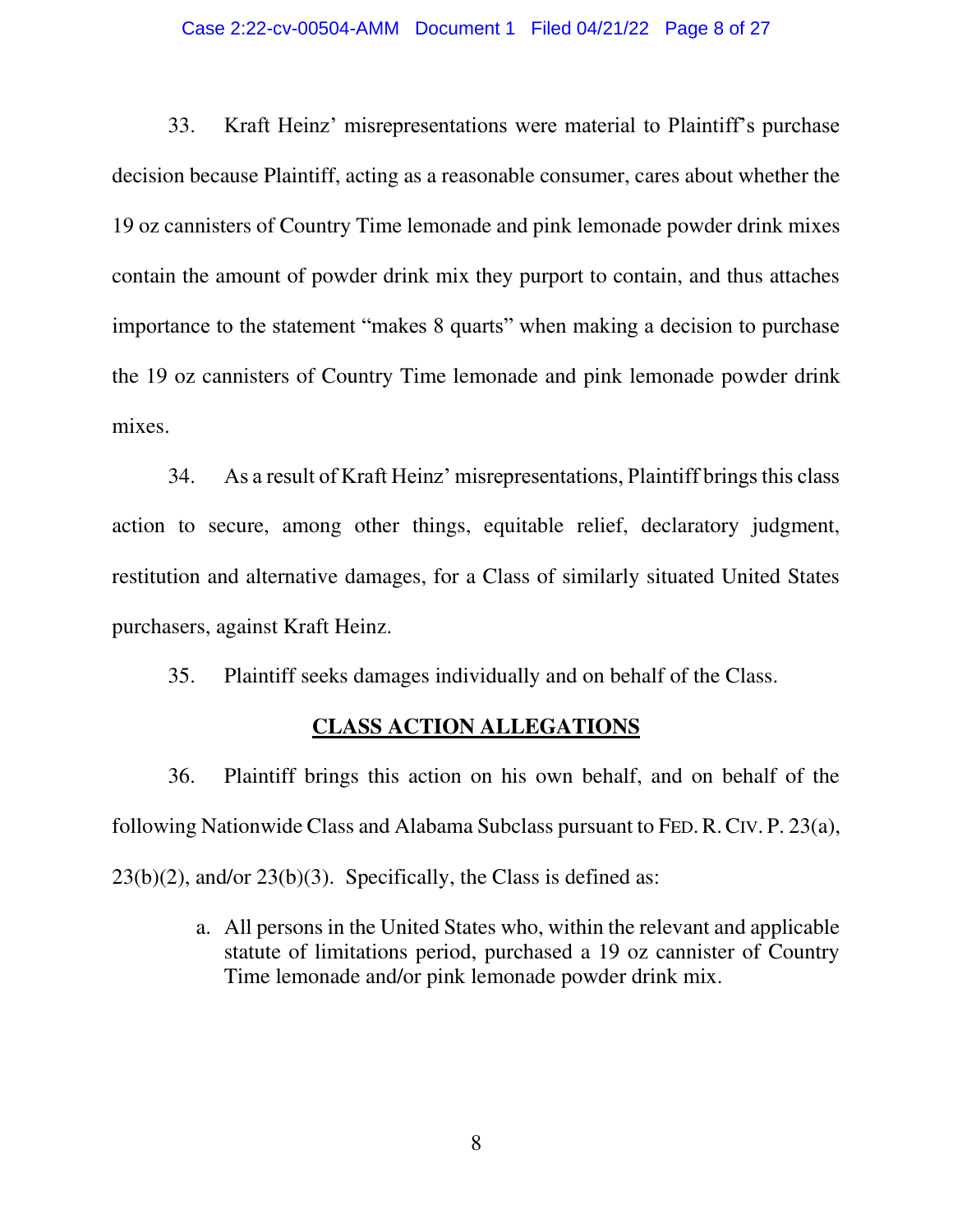### Case 2:22-cv-00504-AMM Document 1 Filed 04/21/22 Page 9 of 27

37. Plaintiff also brings this action on his own behalf, and on behalf of the following Class pursuant to FED. R. CIV. P.  $23(a)$ ,  $23(b)(2)$ , and/or  $23(b)(3)$ . Specifically, the Subclass is defined as:

> a. All persons in Alabama who, within the relevant and applicable statute of limitations period, purchased a 19 oz cannister of Country Time lemonade and/or pink lemonade powder drink mix.

38. Excluded from the Class are (a) any person who purchased the 19 oz cannisters of Country Time lemonade and pink lemonade powder drink mixes solely for resale and not for personal or household use, (b) any officers, directors, or employees, or immediate family members of the officers, directors, or employees, of Kraft Heinz or any entity in which Kraft Heinz has a controlling interest, (c) any legal counsel or employee of legal counsel for Kraft Heinz, and (d) the presiding Judge in the Lawsuit, as well as the Judge's staff and their immediate family members. Plaintiff reserves the right to amend the definition of the Class if discovery or further investigation reveals that the Class should be expanded or otherwise modified.

39. **Numerosity.** Class Members are so numerous and geographically dispersed that joinder of all Class Members is impracticable. While the exact number of Class Members remains unknown at this time, upon information and belief, there are tens of thousands of putative Class Members. Class Members may be notified of the pendency of this action by mail and/or electronic mail, which can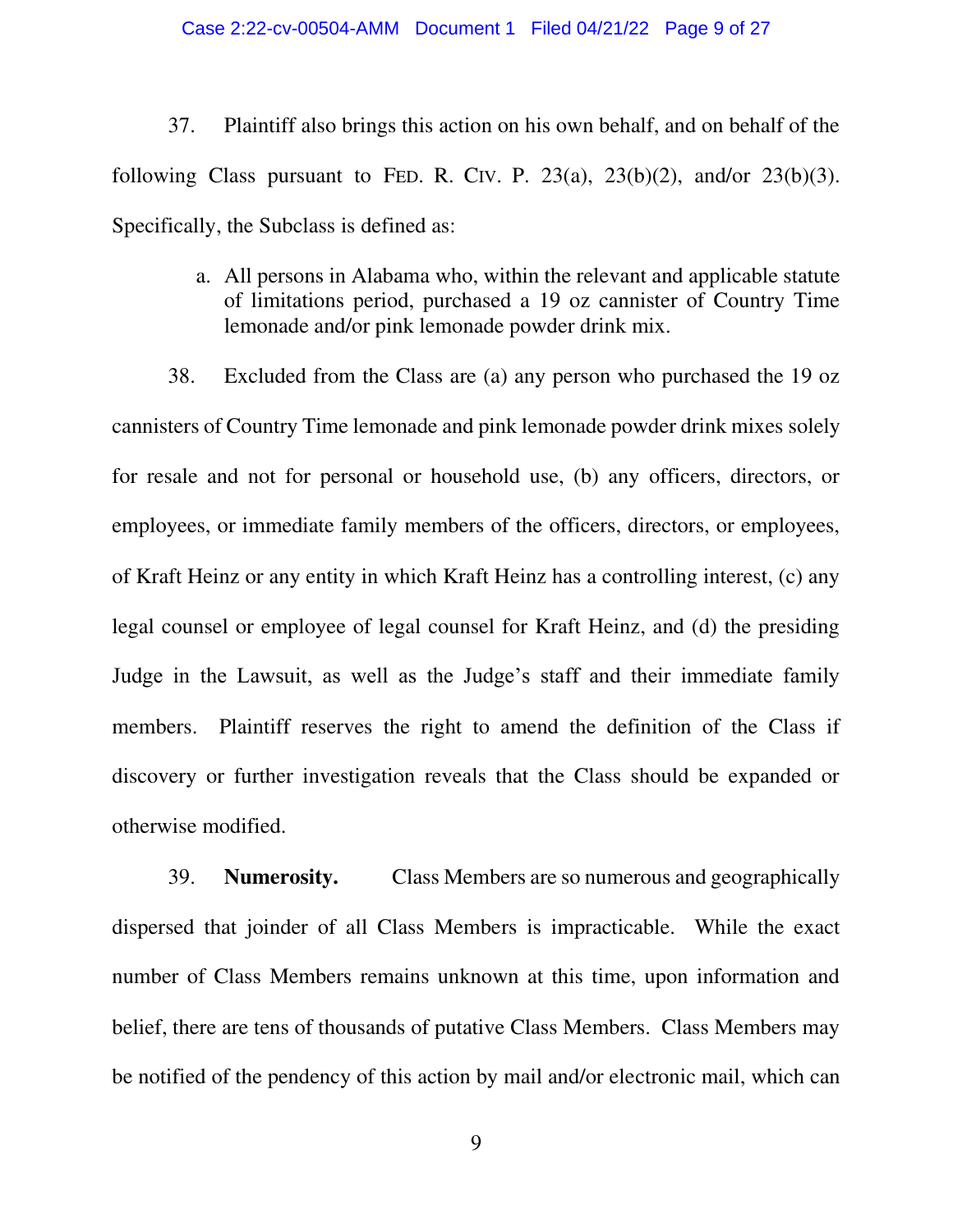be supplemented if deemed necessary or appropriate by the Court with published notice.

## 40. **Predominance of Common Questions of Law and Fact.**

Common questions of law and fact exist as to all Members of the Class and predominate over any questions affecting only individual Class Members. These common legal and factual questions include, but are not limited to, the following:

- a. Whether Kraft Heinz failed to comply with its warranties;
- b. Whether Kraft Heinz' conduct constitutes a breach of applicable warranties;
- c. Whether labelling the 19 oz cannisters of Country Time lemonade and pink lemonade powder drink mixes stating it "makes 8 quarts" is false and/or deceptive;
- d. Whether Kraft Heinz has misrepresented facts about the 19 oz cannisters of Country Time lemonade and pink lemonade powder drink mixes;
- e. Whether Kraft Heinz' representation and omissions regarding the nature of the 19 oz cannisters of Country Time lemonade and pink lemonade powder drink mixes constitute false and/or deceptive trade practices;
- f. Whether Kraft Heinz' acts, omissions, or misrepresentations of material facts violated state deceptive practice acts, including those of the State of Alabama;
- g. Whether Plaintiff and the putative Class Members have suffered an ascertainable loss as a result of Kraft Heinz' acts, omissions, or misrepresentations of material facts;
- h. Whether Plaintiff and the putative Class Members are entitled to monetary damages and, if so, the amount of such relief; and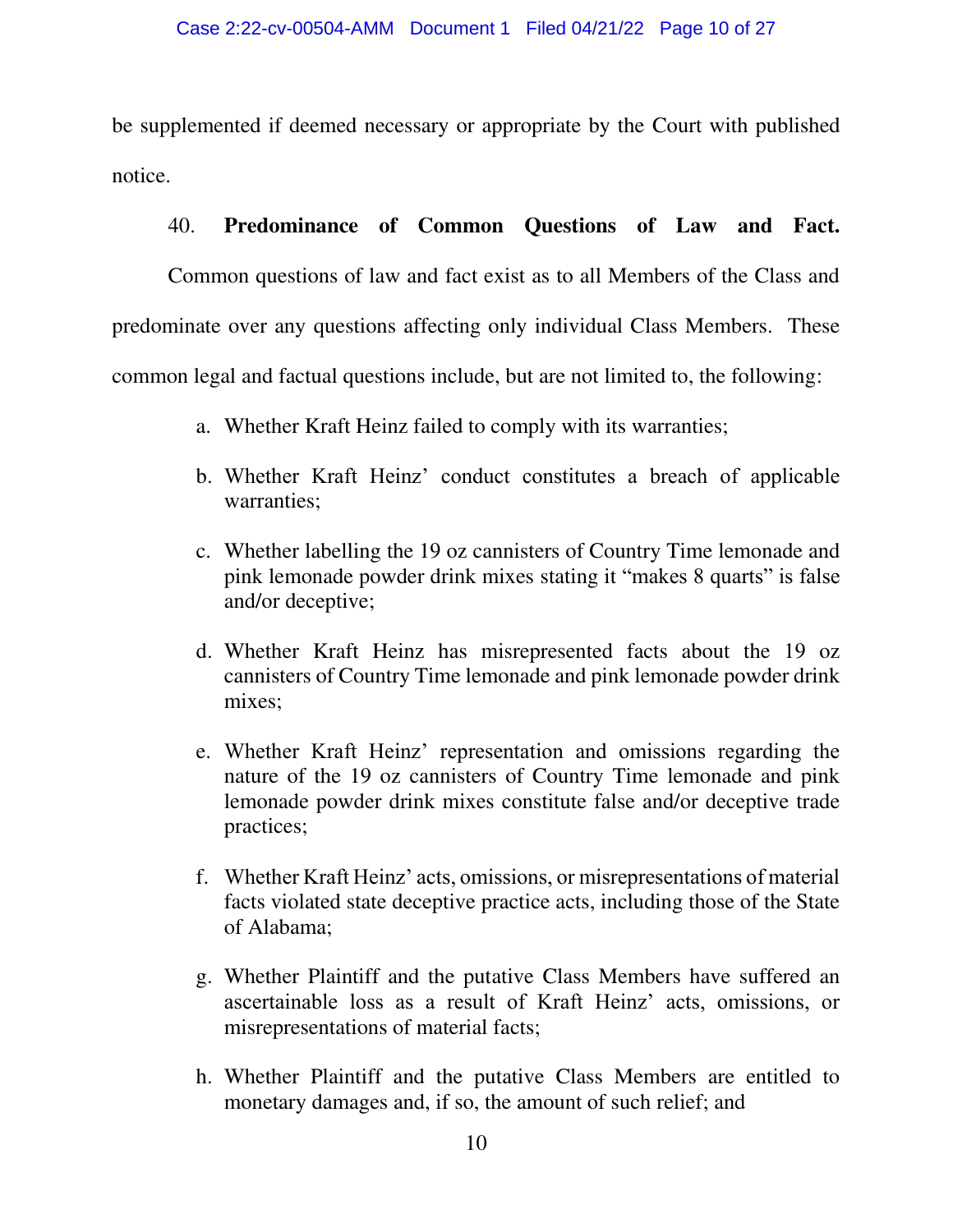i. Whether Plaintiff and the putative Class Members are entitled to equitable, declaratory, or injunctive relief and, if so, the nature of such relief.

41. Pursuant to Rule 23(b)(2), Kraft Heinz has acted or refused to act on grounds generally applicable to the putative Class, thereby making final injunctive or corresponding declaratory relief appropriate with respect to the putative Class as a whole. In particular, Kraft Heinz has designed, manufactured, marketed, sold, and/or distributed the 19 oz cannisters of Country Time lemonade and pink lemonade powder drink mixes, which Defendant knows or should have known was labelled falsely and/or deceptively and provided inadequate disclosure to consumers, including Plaintiff and the putative Class Members.

42. **Typicality.** Plaintiff's claims are typical of the claims of the Members of the putative Class, as each putative Class Member was subject to the same common false and/or misleading labelling. Plaintiff shares the aforementioned facts and legal claims or questions with putative Class and Plaintiff and all putative Class Members have been similarly affected by Kraft Heinz' common course of conduct alleged herein. Plaintiff and all putative Class Members sustained monetary and economic injuries including, but not limited to, ascertainable loss from their purchases of the 19 oz cannisters of Country Time lemonade and pink lemonade powder drink mixes.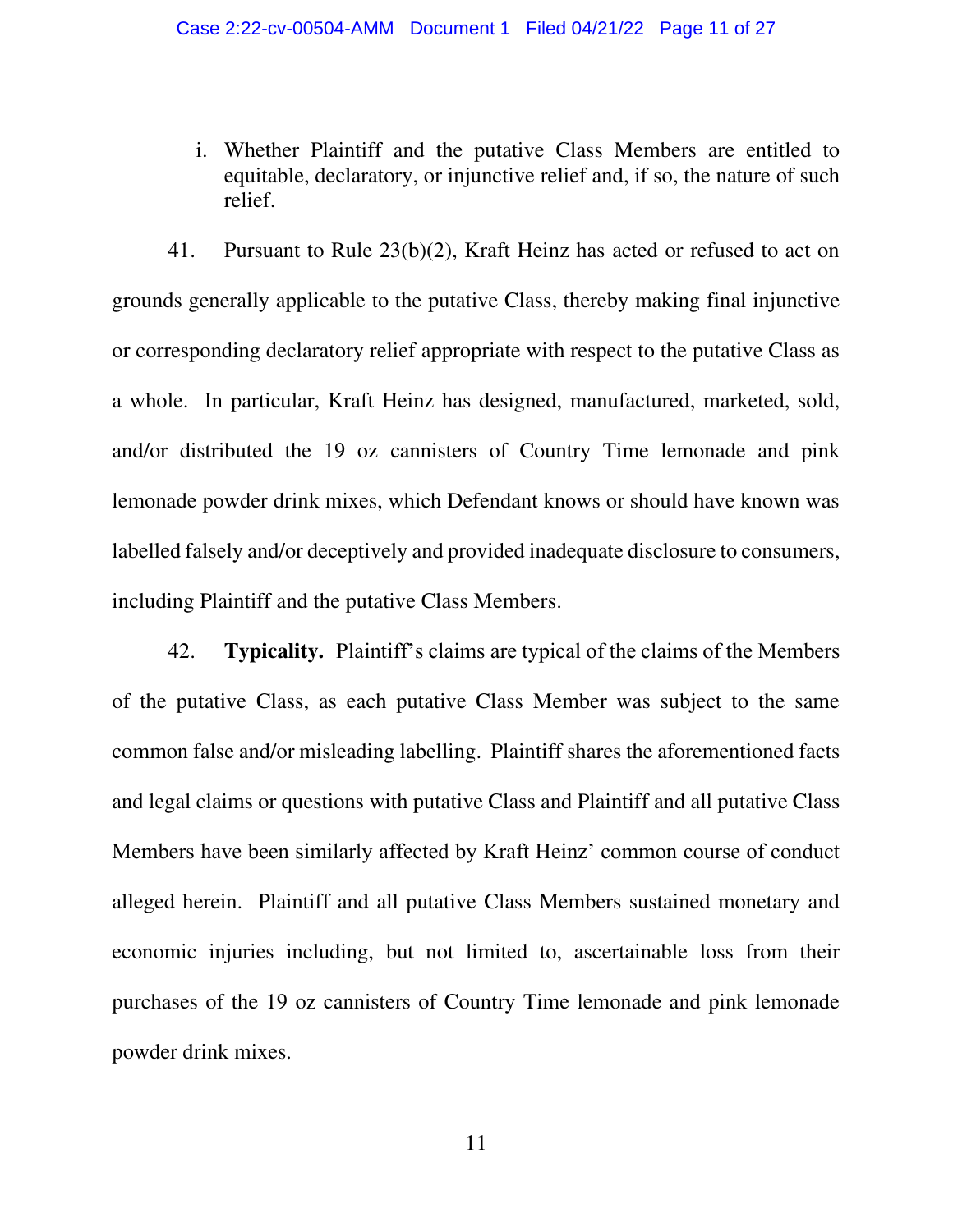43. **Adequacy.** Plaintiff will fairly and adequately represent and protect the interests of the putative Class. Plaintiff has retained counsel with substantial experience in handling complex class action litigation. Further, Plaintiff and his counsel are committed to the vigorous prosecution of this action.

44. **Superiority.** A class action is superior to other available methods for the fair and efficient adjudication of the present controversy for at least the following reasons:

- a. The damages suffered by each individual putative Class Member do not justify the burden and expense of individual prosecution of the complex and extensive litigation necessitated by Kraft Heinz' conduct;
- b. Even if individual Class Members had the resources to pursue individual litigation, it would be unduly burdensome to the courts in which the individual litigation would proceed;
- c. The claims presented in this case predominate over any questions of law or fact affecting individual Class Members;
- d. Individual joinder of all putative Class Members is impracticable;
- e. Absent a Class, Plaintiff and the putative Class Members will continue to suffer harm as a result of Kraft Heinz' unlawful conduct; and
- f. This action presents no difficulty that would impede its management by the Court as a class action, which is the best available means by which Plaintiff and the putative Class Members can seek redress for the harm caused by Kraft Heinz.
- 45. Alternatively, the Class may be certified for the following reasons:
	- a. The prosecution of separate actions by individual Class Members would create a risk of inconsistent or varying adjudication with respect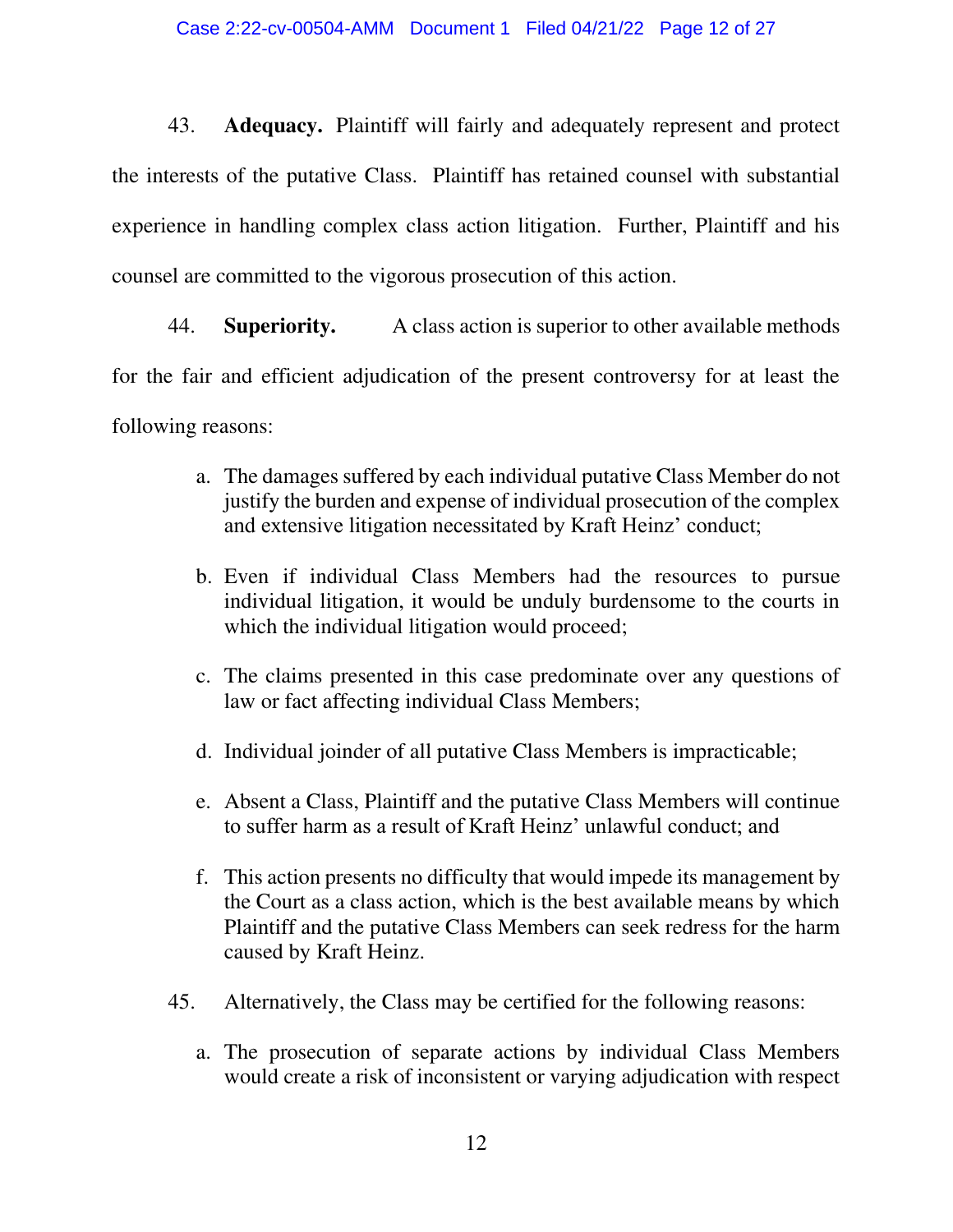to individual Class Members, which would establish incompatible standards of conduct for Kraft Heinz;

- b. Adjudications of individual Class Members' claims against Kraft Heinz would, as a practical matter, be dispositive of the interests of other putative Class Members who are not parties to the adjudication and may substantially impair or impede the ability of other putative Class Members to protect their interests; and
- c. Kraft Heinz has acted or refused to act on grounds generally applicable to the putative Class, thereby making appropriate final and injunctive relief with respect to the putative Class as a whole.

# **CAUSES OF ACTION**

# **COUNT I VIOLATION OF THE MAGNUSON-MOSS WARRANTY ACT (15 U.S.C. § 2301,** *et seq.***) (On behalf of the Nationwide Class and the Alabama Subclass)**

46. Plaintiff, individually and for the Class, incorporates by reference all

preceding paragraphs as though fully set forth herein.

47. Plaintiff asserts this cause of action on behalf of himself and the

Nationwide Class and the Alabama Subclass.

48. Kraft Heinz sold the 19 oz cannisters of Country Time lemonade and

pink lemonade powder drink mixes as part of its regular course of business.

49. Plaintiff and the putative Class Members purchased the 19 oz cannisters

of Country Time lemonade and pink lemonade powder drink mixes either directly

from Kraft Heinz or through authorized retailers.

50. All the 19 oz cannisters contain the same labelling.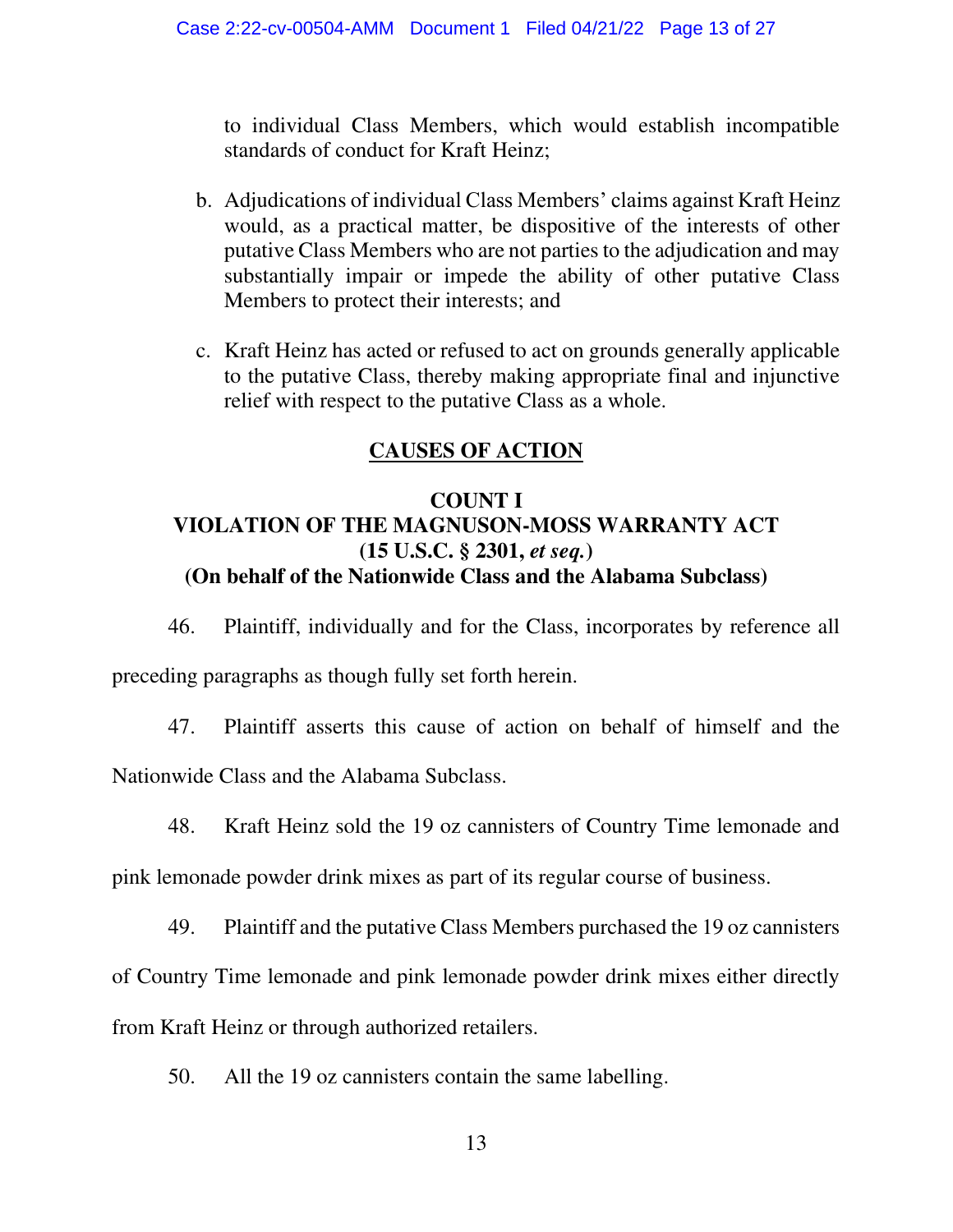### Case 2:22-cv-00504-AMM Document 1 Filed 04/21/22 Page 14 of 27

51. The Magnuson-Moss Warranty Act, 15 U.S.C. §§ 2301, *et seq.*, provides a cause of action for any consumer who is damaged by the failure of a warrantor to comply with a written warranty.

52. The 19 oz cannisters of Country Time lemonade and pink lemonade powder drink mixes are a "consumer product" as that term is defined by 15 U.S.C. § 2301(1), as it constitutes tangible personal property which is distributed in commerce and which is normally used for personal, family, or household purposes.

53. Plaintiff and the putative Class Members are "consumers" and "buyers" as defined by 15 U.S.C. § 2301(3), as they are buyers of the 19 oz cannisters of Country Time lemonade and pink lemonade powder drink mixes for purposes other than resale.

54. Kraft Heinz is an entity engaged in the business of making and selling the 19 oz cannisters of Country Time lemonade and pink lemonade powder drink mixes, either directly or indirectly, to consumers such as Plaintiff and the putative Class Members. As such, Kraft Heinz is a supplier as defined in 15 U.S.C. § 2301(4).

55. Kraft Heinz "guarantee[d]" the 19 oz cannisters of Country Time lemonade and pink lemonade powder drink mixes by expressly stating so on their label.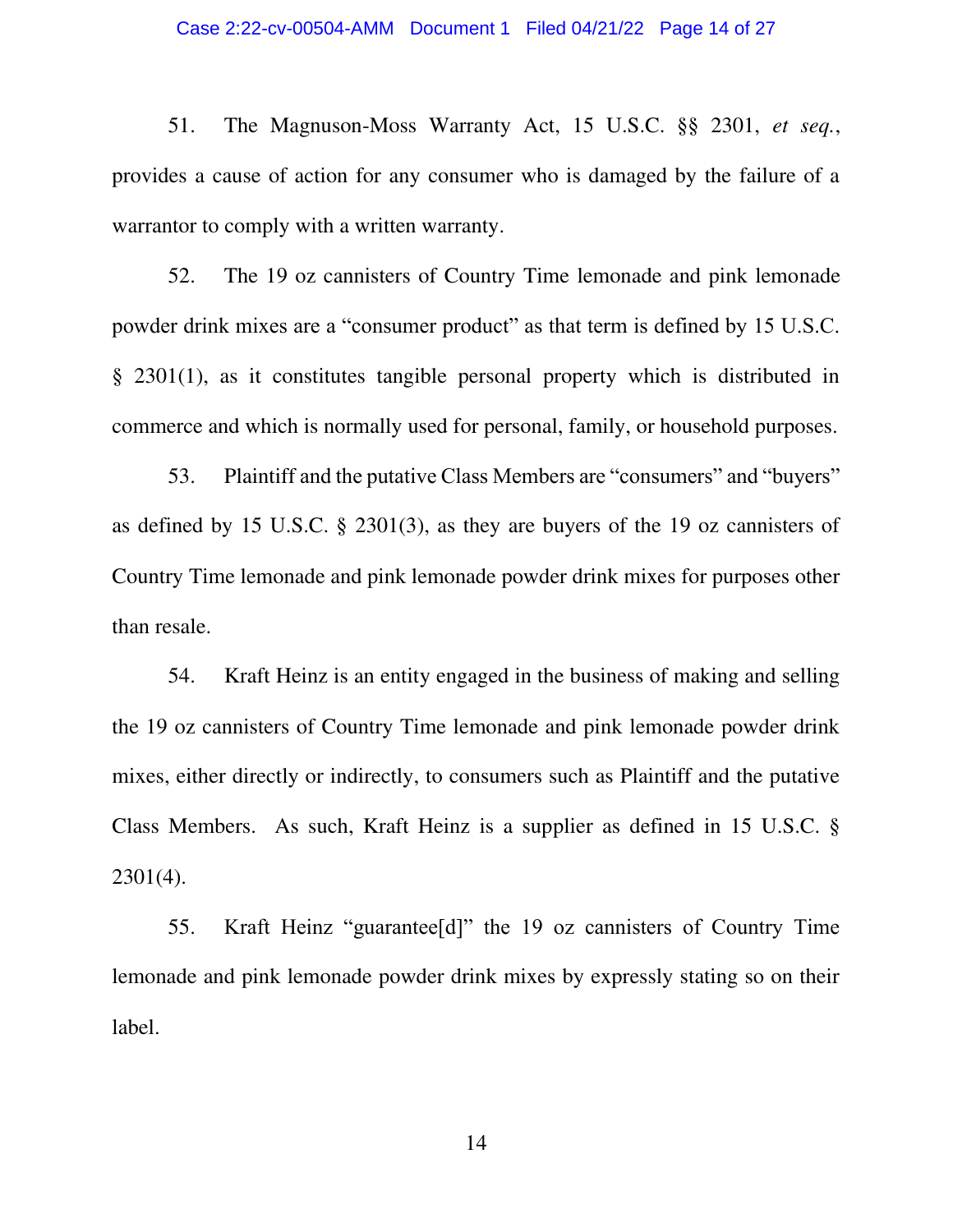### Case 2:22-cv-00504-AMM Document 1 Filed 04/21/22 Page 15 of 27

56. Kraft Heinz made promises and representations in an express warranty provided to all consumers, which became the basis of the bargain between Plaintiff, the putative Class Members, and Kraft Heinz. Kraft Heinz expressly warranted that the 19 oz cannisters of Country Time lemonade and pink lemonade powder drink mixes were fit for its intended purpose by making the express warranties that the 19 oz cannisters of Country Time lemonade and pink lemonade powder drink mixes make 8 quarts of lemonade or pink lemonade.

57. Kraft Heinz' aforementioned written affirmations of fact promises and/or descriptions, as alleged, are each a "written warranty." The affirmations of fact promises and/or descriptions constitute a "written warranty" within the meaning of the Magnuson-Moss Warranty Act, 15 U.S.C. § 2301(6).

58. Kraft Heinz breached the applicable warranty because the promises made in the labels are untrue and/or misleading, rendering the 19 oz cannisters of Country Time lemonade and pink lemonade powder drink mixes unfit for their intended use and purpose.

59. These failures substantially impair the use and value of the 19 oz cannisters of Country Time lemonade and pink lemonade powder drink mixes.

60. The failures at issue herein existed when the 19 oz cannisters of Country Time lemonade and pink lemonade powder drink mixes left Kraft Heinz' possession or control and were sold to Plaintiff and the putative Class Members.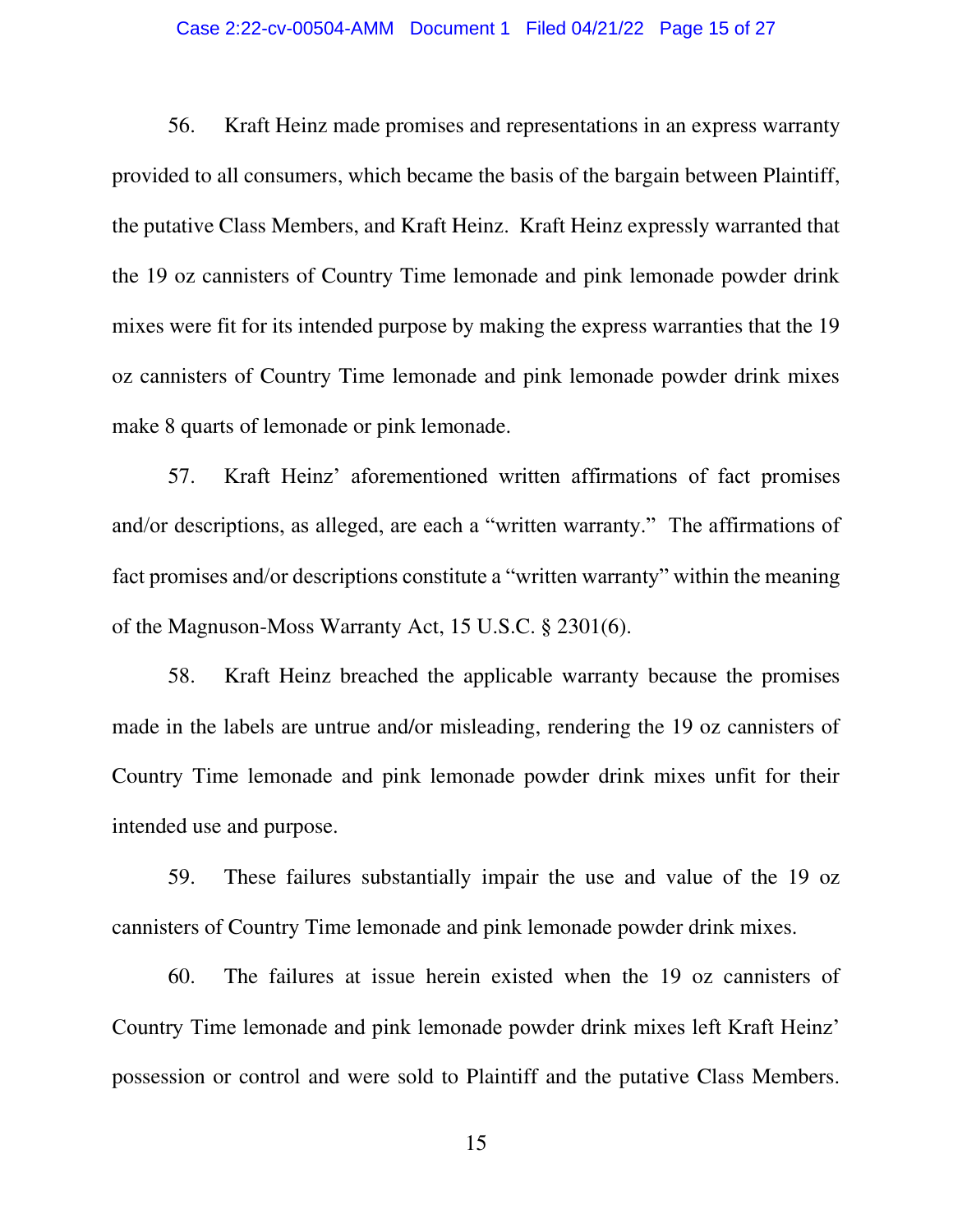### Case 2:22-cv-00504-AMM Document 1 Filed 04/21/22 Page 16 of 27

The true nature of the 19 oz cannisters of Country Time lemonade and pink lemonade powder drink mixes was not discoverable by Plaintiff or the putative Class Members at the time of their purchase.

61. All conditions precedent to seeking liability under this claim for breach of express warranty have been performed by or on behalf of Plaintiff and the putative Class Members.

62. Although not required, Kraft Heinz was placed on reasonable notice of the defect in the 19 oz cannisters of Country Time lemonade and pink lemonade powder drink mixes and their breach of the warranty, and have failed to cure the defects for Plaintiff and the putative Class Members, despite having reasonable time to do so.

63. Kraft Heinz breached its express warranties because the 19 oz cannisters of Country Time lemonade and pink lemonade powder drink mixes did not contain the properties Kraft Heinz represented them to contain.

64. Kraft Heinz' breaches of warranties have cause Plaintiff and the putative Class Members to suffer injuries, pay for the 19 oz cannisters of Country Time lemonade and pink lemonade powder drink mixes without the promised properties, and enter into transactions they would not have entered into for the consideration paid.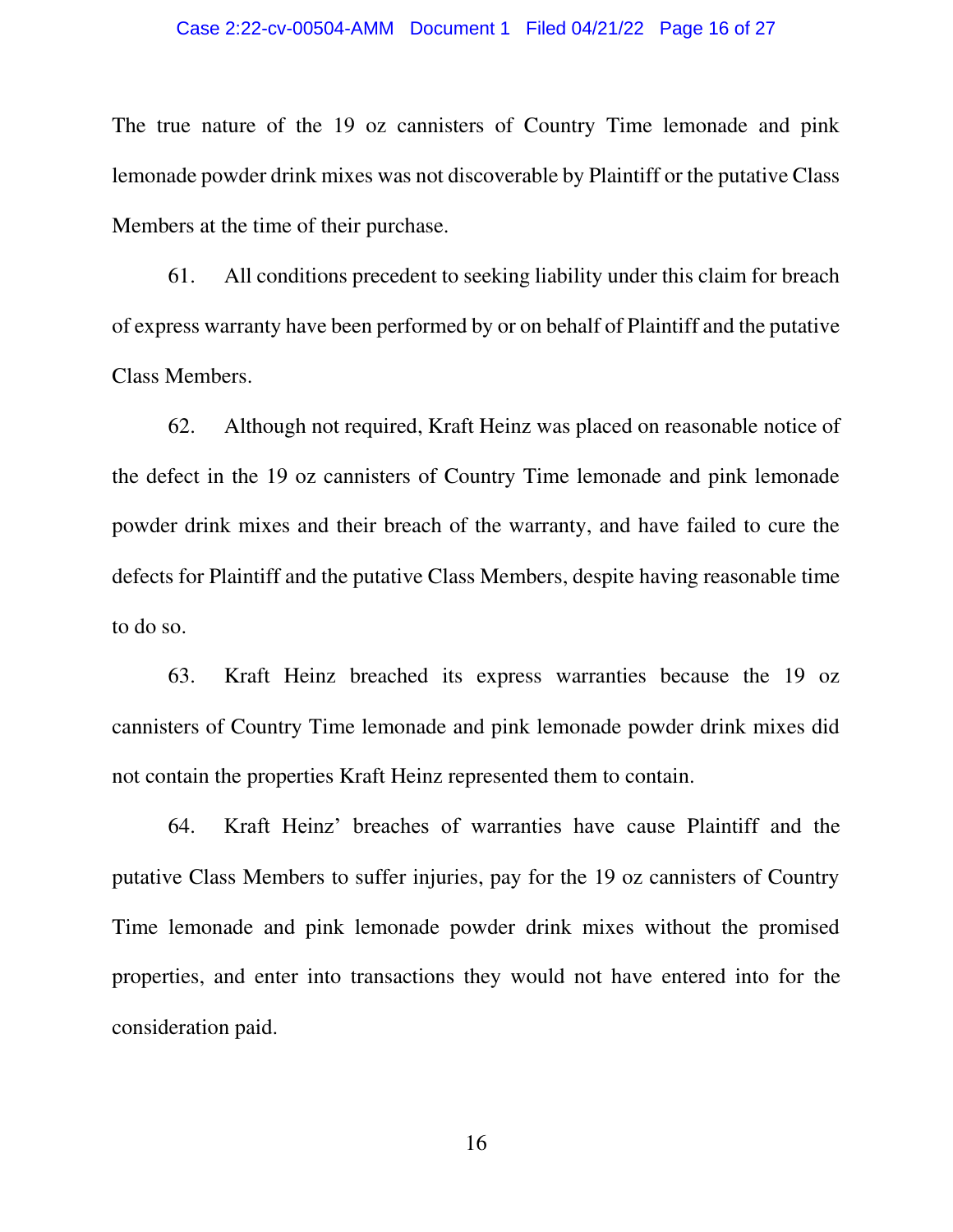### Case 2:22-cv-00504-AMM Document 1 Filed 04/21/22 Page 17 of 27

65. As a direct and proximate result of Kraft Heinz' breaches of warranties, Plaintiff and the putative Class Members have suffered damages and continue to suffer damagers, including economic damages in terms of the cost of the 19 oz cannisters of Country Time lemonade and pink lemonade powder drink mixes and the cost of efforts to mitigate the damages caused by using the 19 oz cannisters of Country Time lemonade and pink lemonade powder drink mixes.

66. As a direct and proximate result of Kraft Heinz' breaches of these warranties, Plaintiff and the putative Class Members are entitled to legal and equitable relief including damages, costs, attorneys' fees, rescission, and all such other relief deemed appropriate, for an amount to compensate them for not receiving the benefit of their bargain.

67. Plaintiff and the putative Class Members therefore seek and are entitled to recover damages and other legal and equitable relief, injunctive relief, and costs and expenses (*including attorneys' fees based upon actual time expended*), as provided by 15 U.S.C. § 2310(d).

## **COUNT II BREACH OF EXPRESS WARRANTY (On behalf of the Nationwide Class and Alabama Subclass)**

68. Plaintiff, individually and for the Class, incorporates by reference all preceding paragraphs as though fully set forth herein.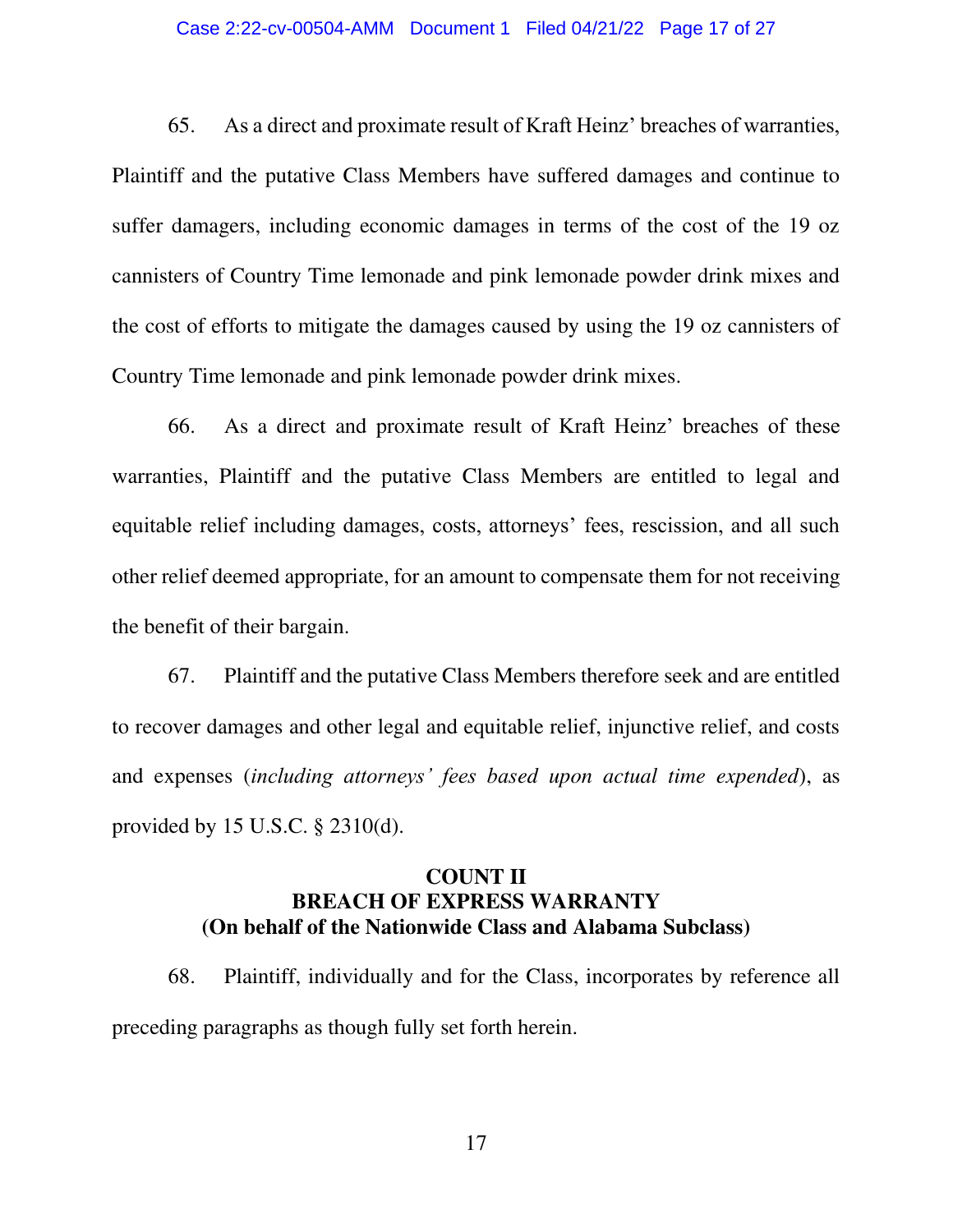### Case 2:22-cv-00504-AMM Document 1 Filed 04/21/22 Page 18 of 27

69. Plaintiff asserts this cause of action on behalf of himself, the Nationwide Class, and the Alabama Subclass.

70. Kraft Heinz manufactured, marketed, distributed, and sold the 19 oz cannisters of Country Time lemonade and pink lemonade powder drink mixes as part of its regular course of business.

71. Plaintiff and the putative Class Members purchased the 19 oz cannisters of Country Time lemonade and pink lemonade powder drink mixes either directly from Kraft Heinz or through authorized retailers.

72. Kraft Heinz made the foregoing express representations and warranties nationwide to all United States consumers, which became the basis of the bargain between Plaintiff, the putative Class Members, and Kraft Heinz. Thereby creating express warranties that the 19 oz cannisters of Country Time lemonade and pink lemonade powder drink mixes would conform to Kraft Heinz' affirmations of fact, representations, promises, and descriptions; specifically, that the 19 oz cannisters of Country Time lemonade and pink lemonade powder drink mixes make eight quarts of lemonade or pink lemonade.

73. Kraft Heinz breached its express warranties because the 19 oz cannisters of Country Time lemonade and pink lemonade powder drink mixes did not contain the properties Kraft Heinz represented them to contain.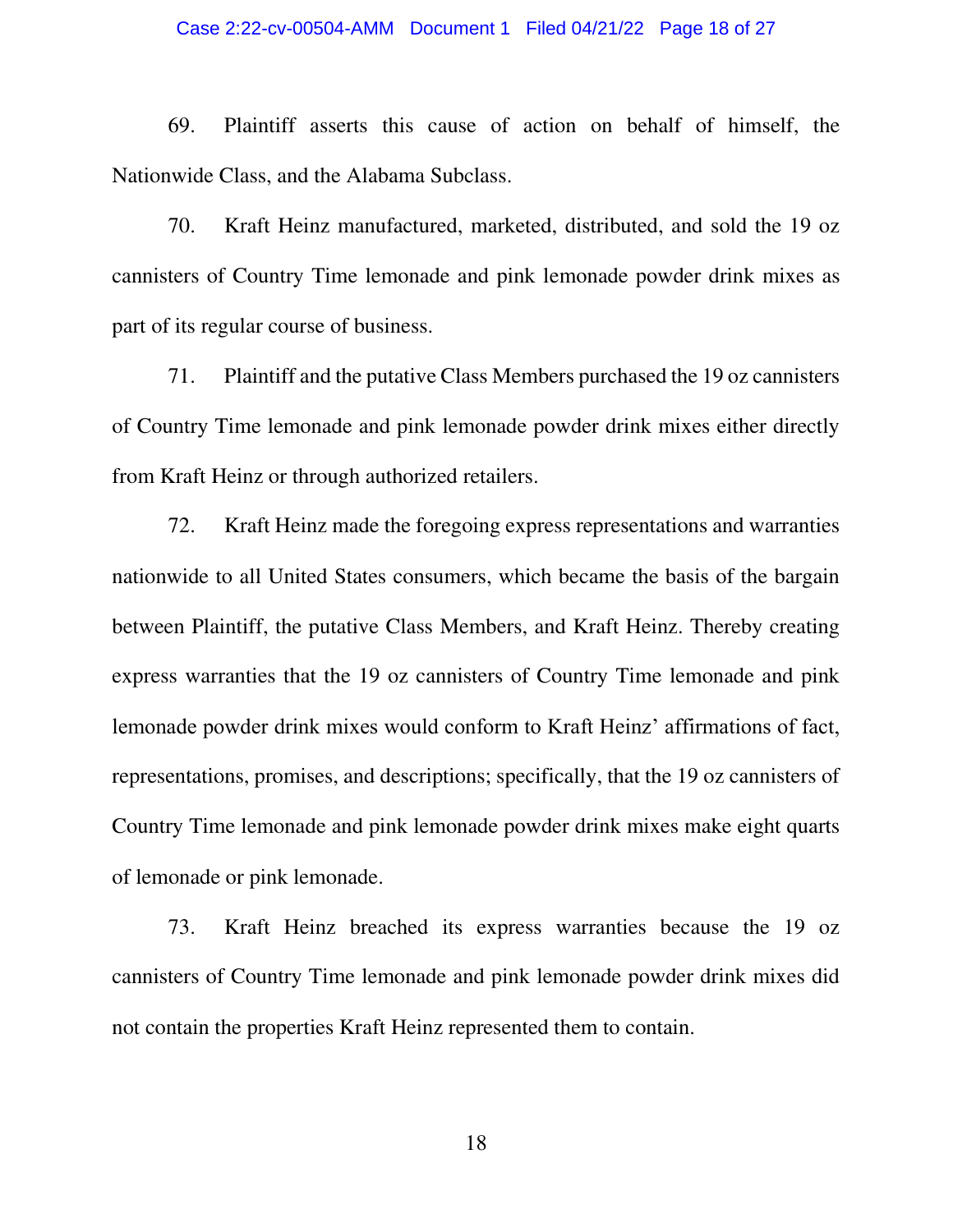### Case 2:22-cv-00504-AMM Document 1 Filed 04/21/22 Page 19 of 27

74. The failures at issue herein existed when the 19 oz cannisters of Country Time lemonade and pink lemonade powder drink mixes left Kraft Heinz' possession or control and were sold to Plaintiff and the putative Class Members. The true nature of the 19 oz cannisters of Country Time lemonade and pink lemonade powder drink mixes was not discoverable by Plaintiff or the putative Class Members at the time of their purchase.

75. Kraft Heinz had actual knowledge of the breach, and given the nature of the breach, (*i.e., false representations regarding the 19 oz cannisters of Country Time lemonade and pink lemonade powder drink mixes*), Kraft Heinz necessarily had knowledge that the representations made were false, deceptive, and/or misleading.

76. Kraft Heinz' breaches of warranties have caused Plaintiff and the putative Class Members to suffer injuries, pay for the 19 oz cannisters of Country Time lemonade and pink lemonade powder drink mixes without the promised properties, and enter into transactions they would not have entered into for the consideration paid.

77. As a direct and proximate result of Kraft Heinz' breaches of these warranties, Plaintiff and the putative Class Members are entitled to legal and equitable relief including damages, costs, attorneys' fees, rescission, and all such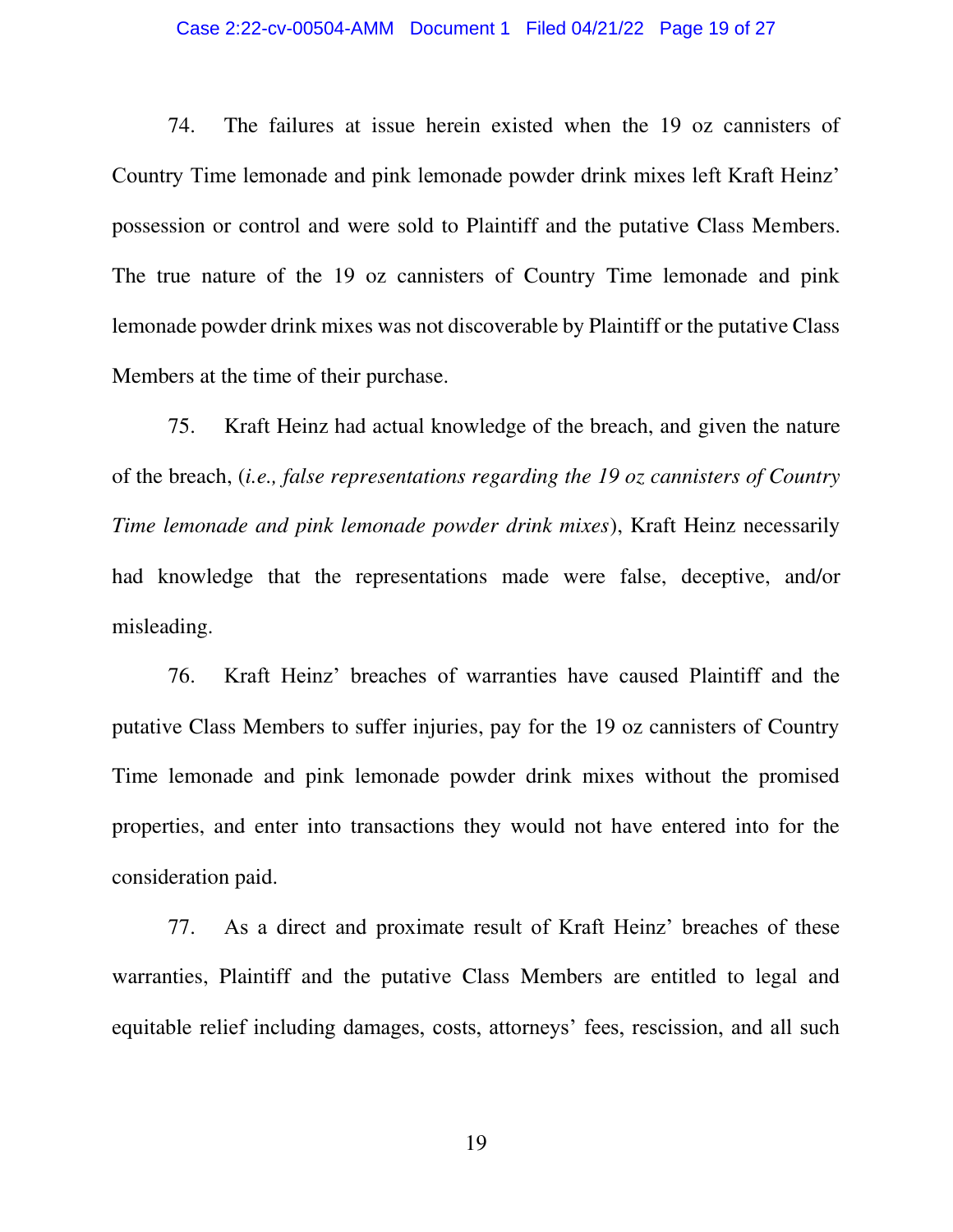other relief deemed appropriate, for an amount to compensate them for not receiving the benefit of their bargain.

## **COUNT III BREACH OF IMPLIED WARRANTY (On behalf of the Nationwide Class and Alabama Subclass)**

78. Plaintiff, individually and for the Class, incorporates by reference all preceding paragraphs as though fully set forth herein.

79. Plaintiff asserts this cause of action on behalf of himself and the Nationwide Class and the Alabama Subclass.

80. Section 2-314 of the Uniform Commercial Code provides that, unless excluded or modified, a warranty that the goods shall be merchantable is implied in a contract for their sale if the seller is a merchant with respect to goods of that kind. To be "merchantable," goods must, inter alia, "pass without objection in the trade under the contract description," "run, within the variations permitted by the agreement of even kind, quality and quantity within each unit and among all united involved," be "adequately contained, packaged, and labeled as the agreement may require," and "conform to the promise or affirmations of fact made on the container or label."

81. Kraft Heinz formulated, manufactured, tested, marketed, promoted, distributed, and sold the 19 oz cannisters of Country Time lemonade and pink lemonade powder drink mixes as having certain characteristics described above,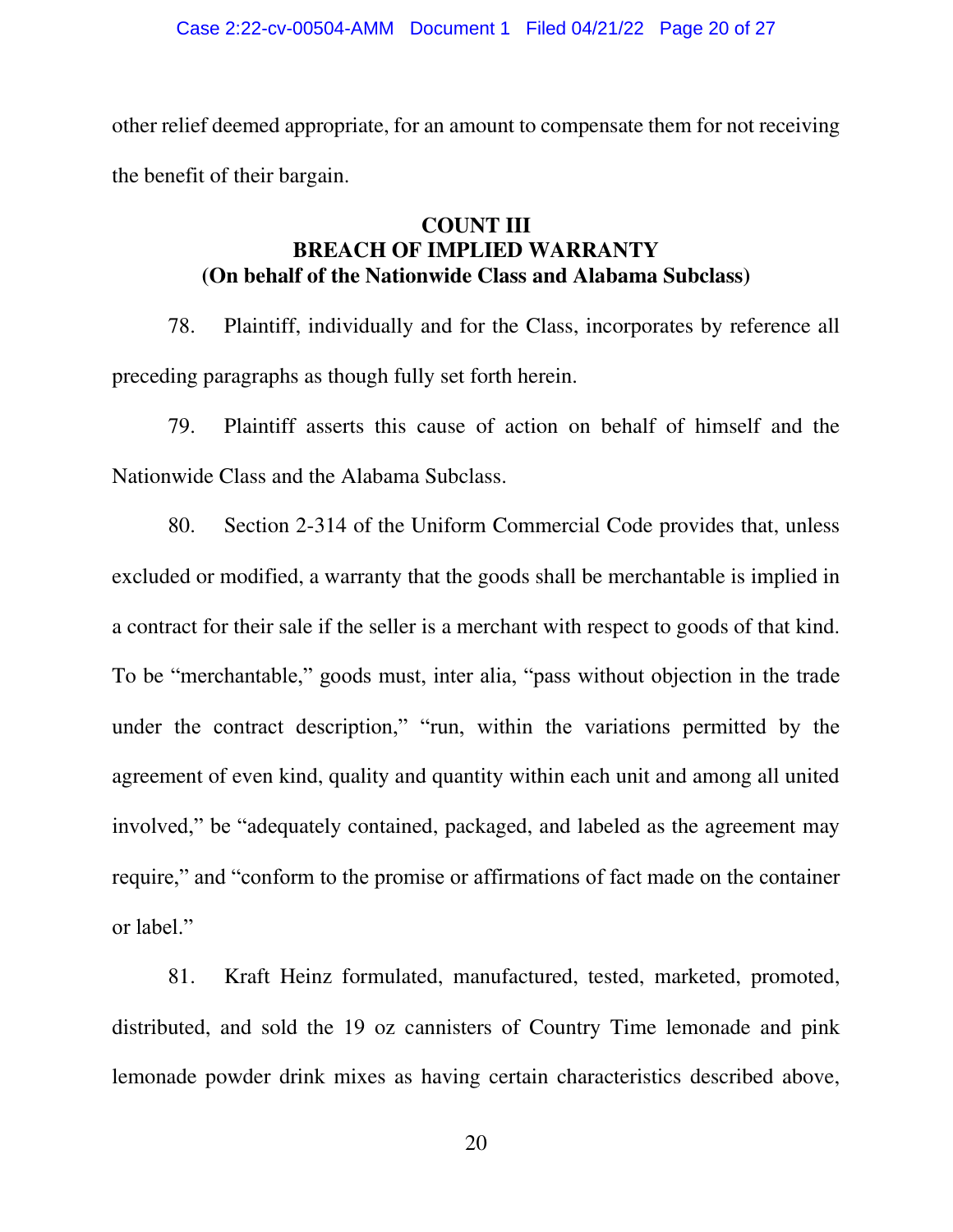### Case 2:22-cv-00504-AMM Document 1 Filed 04/21/22 Page 21 of 27

including to Plaintiff and the putative Class Members who purchased the 19 oz cannisters of Country Time lemonade and pink lemonade powder drink mixes.

82. Kraft Heinz knew the use for which the 19 oz cannisters of Country Time lemonade and pink lemonade powder drink mixes were intended (in fact expressly labelling them stating they make eight quarts) and impliedly warranted the product to be of merchantable quality, safe, and fit for use.

83. Plaintiff and the putative Class Members reasonably relied on the skill, express affirmations of fact, and judgment of Kraft Heinz, and as such, their implied warranty, in using the 19 oz cannisters of Country Time lemonade and pink lemonade powder drink mixes.

84. However, the 19 oz cannisters of Country Time lemonade and pink lemonade powder drink mixes were not and are not of merchantable quality or safe or fit for their intended use, because they are unfit for the ordinary purpose for which they were used. Specifically, the 19 oz cannisters of Country Time lemonade and pink lemonade powder drink mixes' actual contents belie Kraft Heinz' labelling.

85. Kraft Heinz breached its implied warranties because the 19 oz cannisters of Country Time lemonade and pink lemonade powder drink mixes do not have the quality, quantity, characteristics, or benefits as promised, and because the 19 oz cannisters of Country Time lemonade and pink lemonade powder drink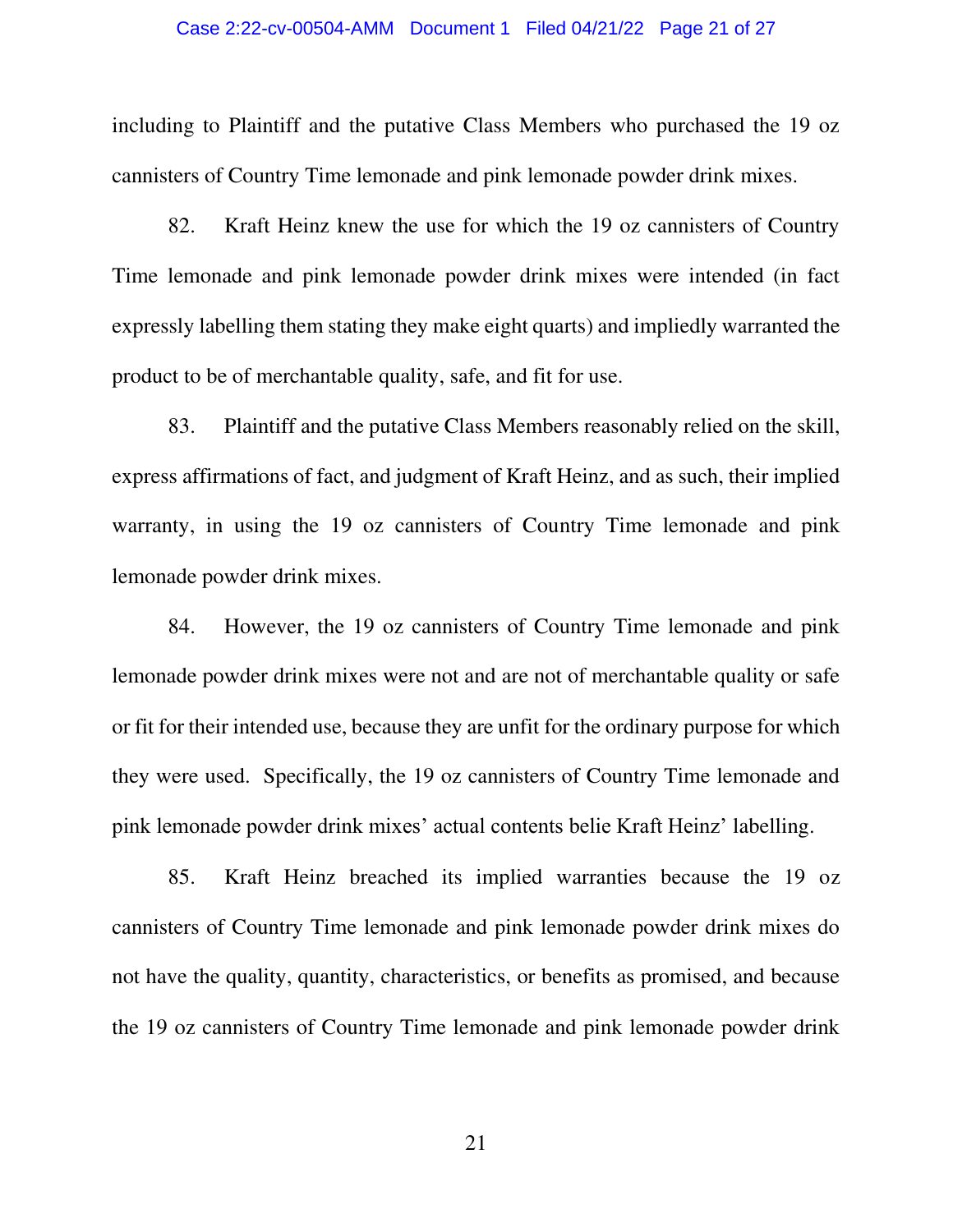### Case 2:22-cv-00504-AMM Document 1 Filed 04/21/22 Page 22 of 27

mixes do not conform to the promises made on their labels and/or on Kraft Heinz' Country Time website.

86. As a direct and proximate result of one or more of these wrongful acts or omissions of Kraft Heinz, Plaintiff and the putative Class Members suffered injuries and damages.

87. Plaintiff and the putative Class Members were injured as a direct and proximate result of Kraft Heinz' breach because they would not have purchased the 19 oz cannisters of Country Time lemonade and pink lemonade powder drink mixes if they had known the true facts—the 19 oz cannisters of Country Time lemonade and pink lemonade powder drink mixes did not and do not have the characteristics, quality, or value as implied warranted.

88. As a direct and proximate result of Kraft Heinz' breaches of these warranties, Plaintiff and the putative Class Members are entitled to legal and equitable relief including damages, costs, attorneys' fees, rescission, and all such other relief deemed appropriate, for an amount to compensate them for not receiving the benefit of their bargain.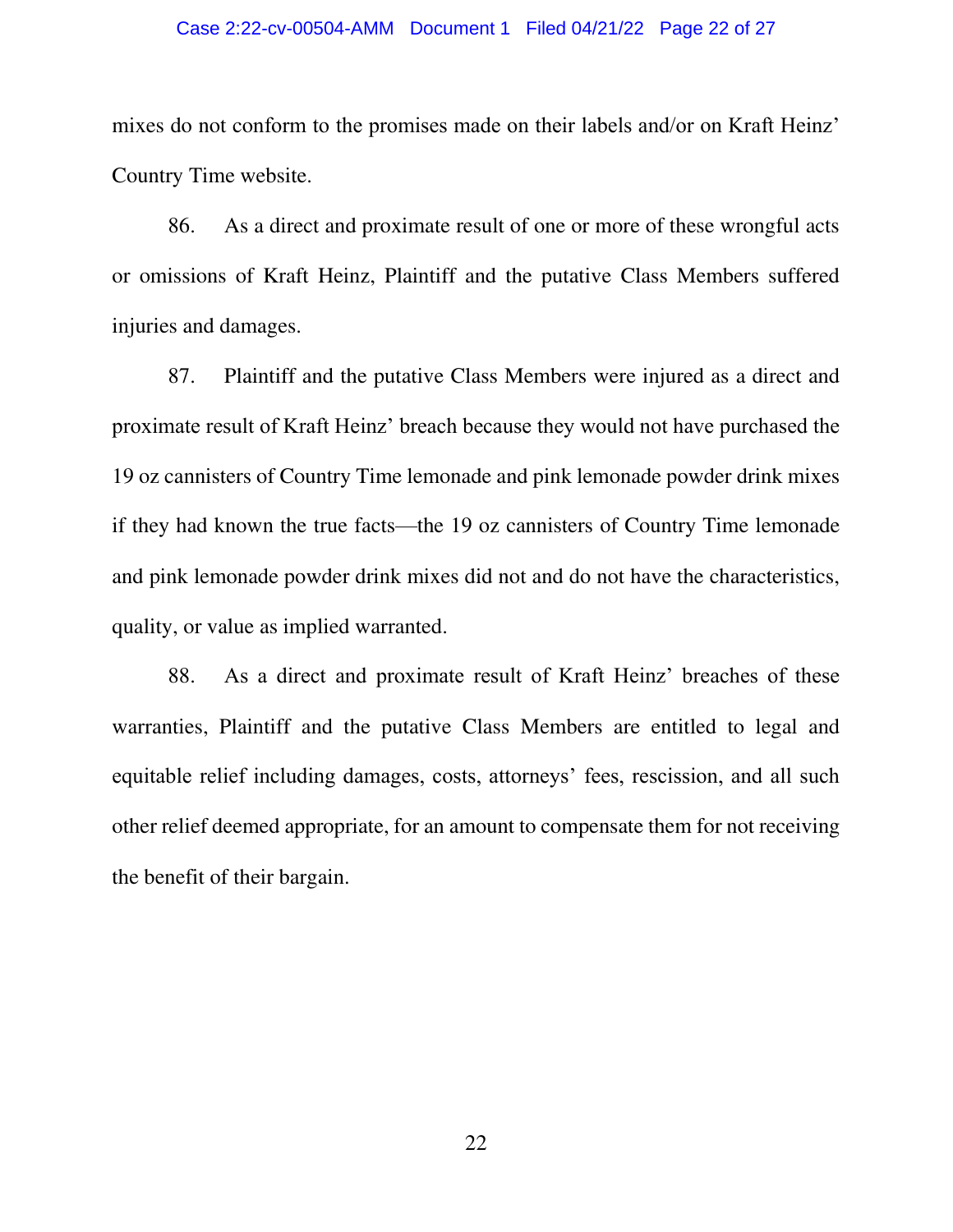# **COUNT IV VIOLATION OF THE ALABAMA DECEPTIVE TRADE PRACTICES ACT (CODE OF ALABAMA §§ 8-91-1,** *et seq.***) (On behalf of the Alabama Subclass)**

89. Plaintiff, individually and for the Alabama Subclass, incorporates by reference all preceding paragraphs as though fully set forth herein.

90. Plaintiff asserts this cause of action on behalf of the Alabama Subclass.

91. Kraft Heinz' marketing, sale, and/or distribution of the 19 oz cannisters of Country Time lemonade and pink lemonade powder drink mixes and Plaintiff and the putative Alabama Subclass Members' purchase of the 19 oz cannisters of Country Time lemonade and pink lemonade powder drink mixes was a sale or distribution of goods to a consumer within the meaning of the Alabama Deceptive Trade Practices Act, ALA. CODE §§ 8-19-1, *et seq.*

92. Plaintiff and the putative Alabama Subclass Members purchased the 19 oz cannisters of Country Time lemonade and pink lemonade powder drink mixes for personal, family, or household use.

93. Kraft Heinz' acts and practices as described herein have misled and deceived and/or likely to mislead and deceive members of the Alabama Subclass and the general public of the State of Alabama. Kraft Heinz has labelled, marketed, and sold the 19 oz cannisters of Country Time lemonade and pink lemonade powder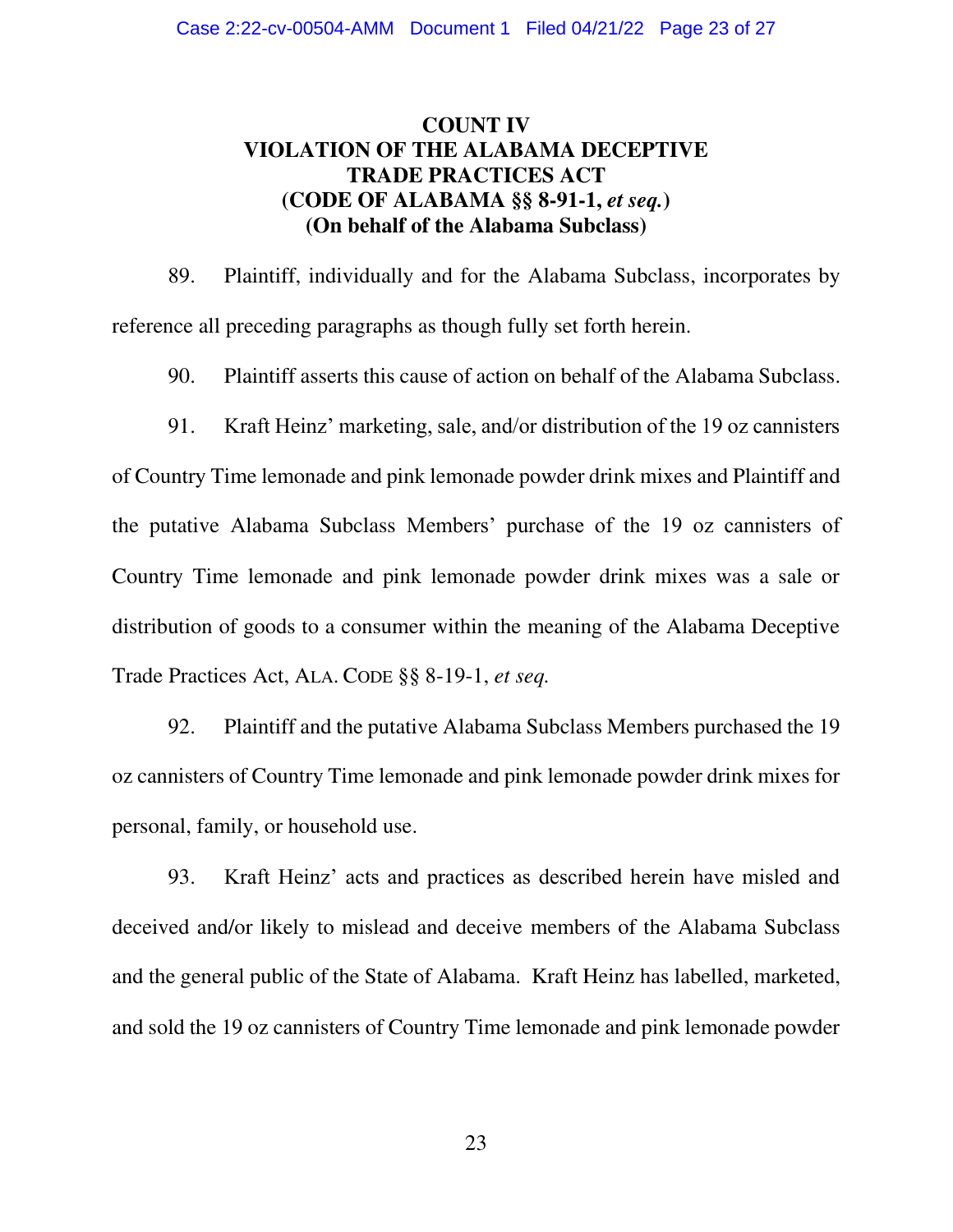### Case 2:22-cv-00504-AMM Document 1 Filed 04/21/22 Page 24 of 27

drink mixes as having certain characteristics, as set forth herein. Thus, Kraft Heinz

has wrongfully:

- a. Represented that its goods (*i.e.*, *19 oz cannisters of Country Time lemonade and pink lemonade powder drink mixes*) have sponsorship, approval, characteristics, ingredients, uses, benefits, or qualities that they do not have;
- b. Represented that its goods (*i.e.*, *19 oz cannisters of Country Time lemonade and pink lemonade powder drink mixes*) are of a particular standard, quality, or grade, or that its good (*i.e.*, *19 oz cannisters of Country Time lemonade and pink lemonade powder drink mixes*) are of a particular style or model, if they are of another;
- c. Failed to provide adequate warnings or instruction that a manufacturer exercising reasonable care would and should have provided concerning the risk of suffering injuries from use and/or repeated use of the 19 oz cannisters of Country Time lemonade and pink lemonade powder drink mixes, particularly in light of the likelihood that the 19 oz cannisters of Country Time lemonade and pink lemonade powder drink mixes would cause injuries;
- d. Knowingly, intentionally, and/or recklessly omitted, suppressed, and/or concealed that the 19 oz cannisters of Country Time lemonade and pink lemonade powder drink mixes did not contain enough powder drink mix to make eight quarts of lemonade or pink lemonade; and,
- e. Engaged in unconscionable, false, misleading, and/or deceptive acts and/or practices in the conduct of trade or commerce—marketing, labelling, and selling the 19 oz cannisters of Country Time lemonade and pink lemonade powder drink mixes.
- 94. By its actions, Kraft Heinz is disseminating uniform false labelling,

concerning the 19 oz cannisters of Country Time lemonade and pink lemonade powder drink mixes, which by its nature is unfair, deceptive, untrue, and/or misleading within the meaning of the Alabama Deceptive Trade Practices Act. Such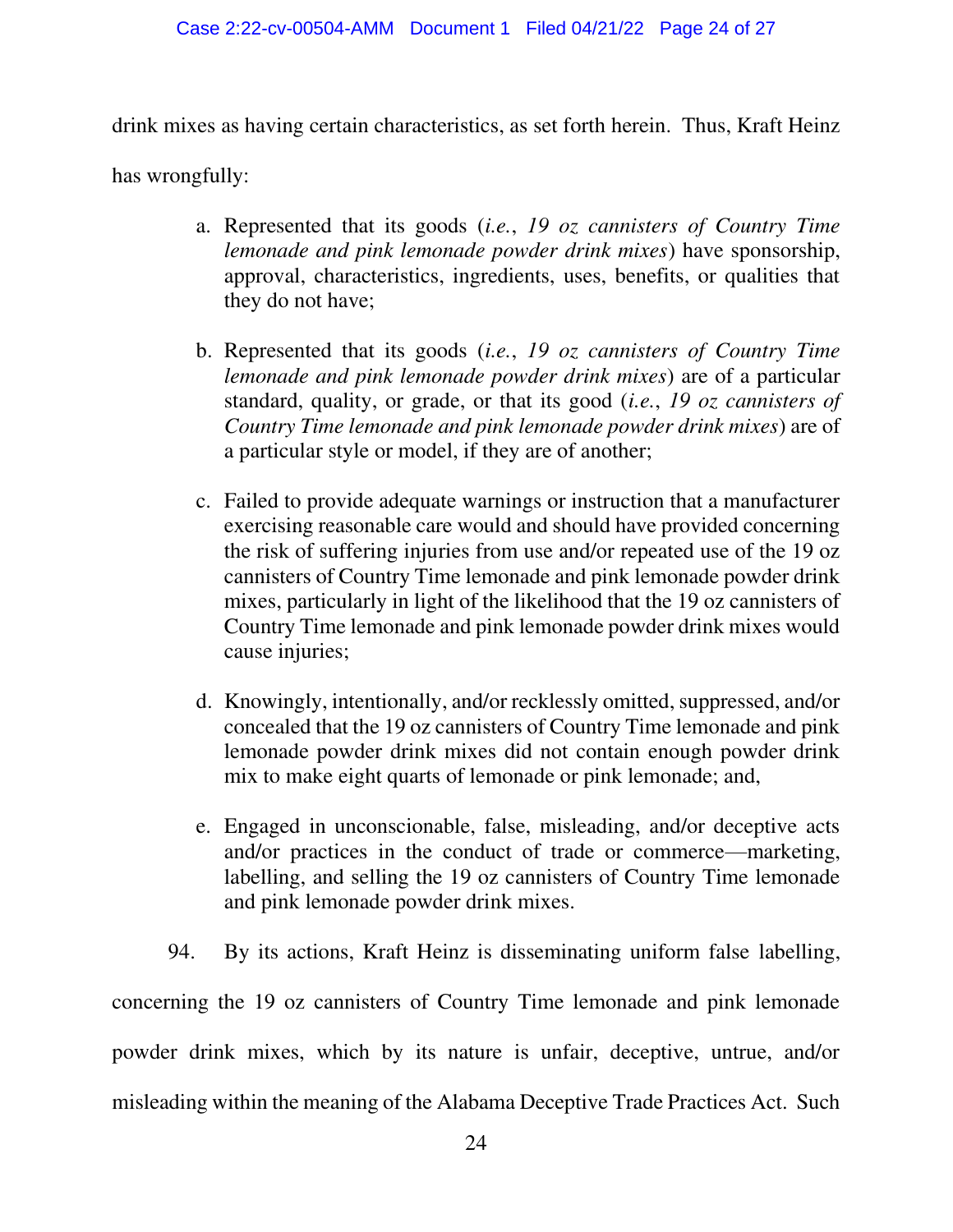### Case 2:22-cv-00504-AMM Document 1 Filed 04/21/22 Page 25 of 27

actions are likely to deceive, do deceive, and continue to deceive the Alabama general public for all the reasons detailed herein above.

95. Kraft Heinz intended for Plaintiff and the Alabama Subclass Members to rely on its representations and omissions and Plaintiff and the Alabama Subclass Members did rely on Kraft Heinz' misrepresentations and omissions of fact.

96. The misrepresentations and omissions of fact constitute deceptive, false, and misleading labelling in violation of the Alabama Deceptive Trade Practices Act.

97. By performing the acts described herein, Kraft Heinz caused monetary damage to Plaintiff and the Alabama Subclass Members of similarly situated individuals.

98. Accordingly, Plaintiff requests the following relief both individually and on behalf of the Alabama Subclass Members:

- a. Actual damages sustained by Plaintiff and the Alabama Subclass Members or the sum of \$100.00, whichever is greater;
- b. Three times actual damages;
- c. Appropriate injunctive relief in the form of enjoining Kraft Heinz from continuing to violate Alabama statutory law;
- d. Attorneys' fees and costs; and,
- e. Such other and further relief as the Court deems proper.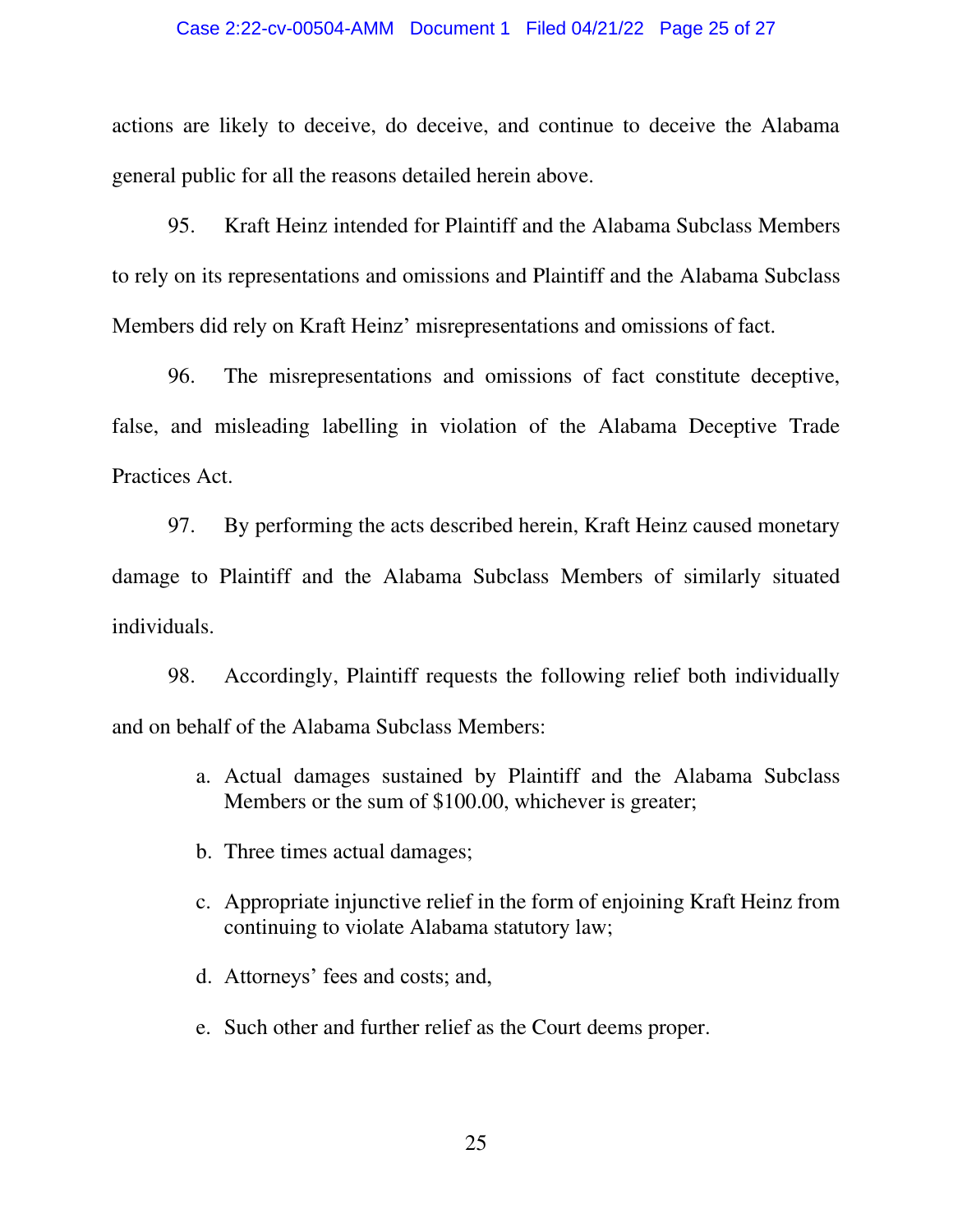# **PRAYER FOR RELIEF**

Wherefore, Plaintiff, individually and on behalf of all other similarly situated,

seeks judgment against Kraft Heinz, as follows:

- a. For an order certifying the Class under Federal Rules of Civil Procedure 23;
- b. For an order and naming Plaintiff as representative of the Nationwide Class and the Alabama Subclass;
- c. For an order naming Plaintiff's counsel as Class Counsel to represent the Nationwide Class and the Alabama Subclass;
- d. For an order declaring that Kraft Heinz' conduct violates the statutes and/or laws referenced herein;
- e. For an order finding in favor of Plaintiff, the Nationwide Class, and the Alabama Subclass on all counts asserted herein;
- f. For compensatory, statutory, and punitive damages in amounts to be determined by a jury and/or the Court;
- g. For prejudgment interest on all amounts awarded;
- h. For an order of restitution and all other forms of equitable monetary relief, including disgorgement of all profits and ill-gotten monetary gains received by Kraft Heinz from sales of the 19 oz cannisters of Country Time lemonade and pink lemonade powder drink mixes;
- i. For an order enjoining Kraft Heinz from continuing the unlawful practices detailed herein; and,
- j. For an order awarding Plaintiff, the Nationwide Class, and the Alabama Subclass their reasonable attorneys' fees and expenses and costs of suit.